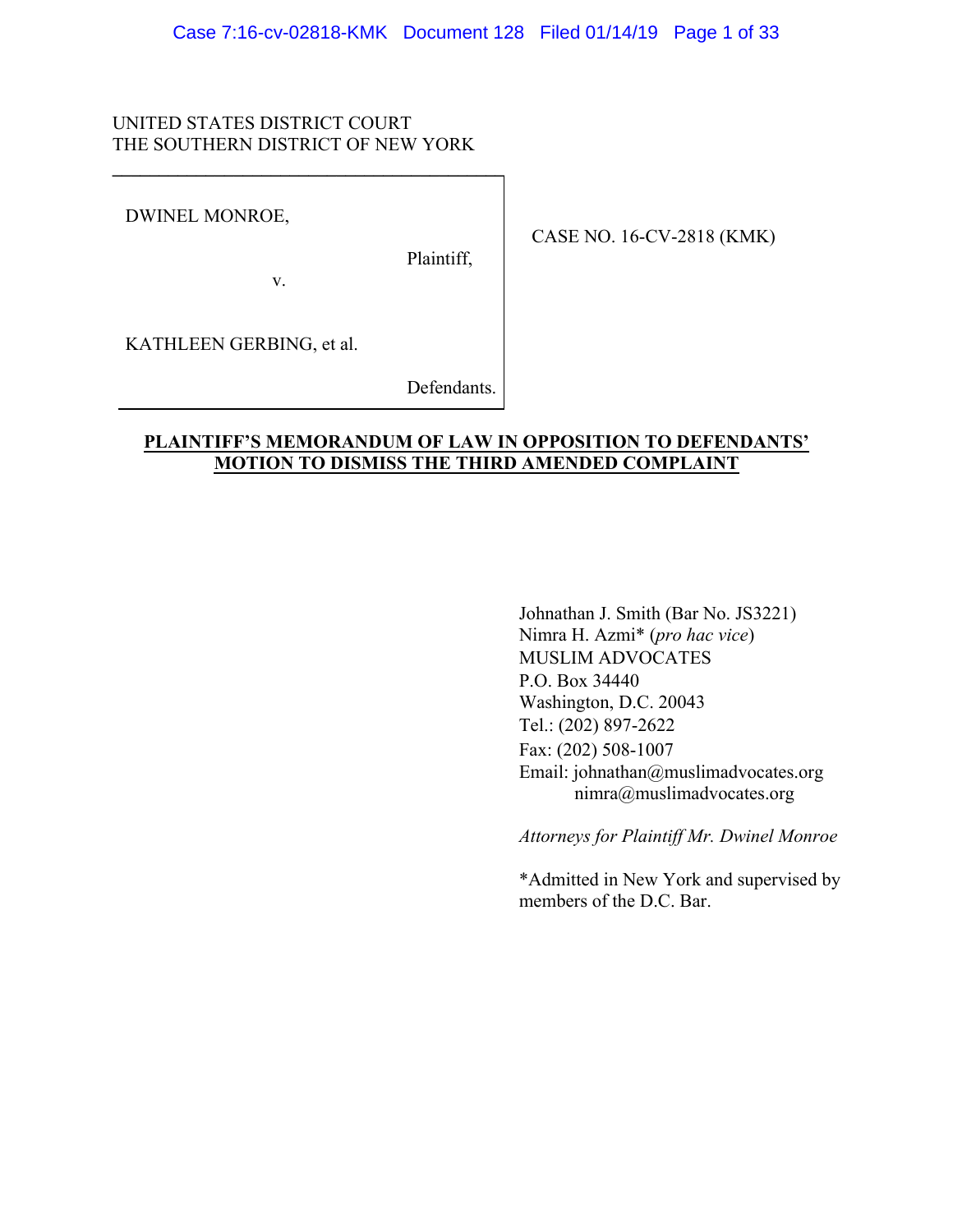# **TABLE OF CONTENTS**

| I.             |                                                                                                                                               |  |
|----------------|-----------------------------------------------------------------------------------------------------------------------------------------------|--|
| П.             |                                                                                                                                               |  |
| $\mathbf{A}$ . | Mr. Monroe Is A Long-Time Practicing Muslim and Disabled                                                                                      |  |
| <b>B.</b>      | Defendants Violated Plaintiff's Rights Under the First Amendment,                                                                             |  |
| $\mathbf{C}$ . |                                                                                                                                               |  |
| Ш.             |                                                                                                                                               |  |
| IV.            |                                                                                                                                               |  |
| A.             | <b>Plaintiff Has Sufficiently Alleged That Defendant Gerbing Was</b><br>Personally Involved with the Free Exercise Violation at Otisville.  5 |  |
| <b>B.</b>      | Plaintiff Has Stated a Free Exercise Claim against Defendant Hammond<br>for Denying Him the Ability to Participate in Jummah at Greene        |  |
| $\mathbf{C}$ . | Defendants Gerbing and Hammond Are Not Entitled to Qualified                                                                                  |  |
| i.             |                                                                                                                                               |  |
| ii.            |                                                                                                                                               |  |
|                | iii.                                                                                                                                          |  |
| D.             | <b>Plaintiff Has Adequately Alleged that DOCCS Violated His Rights</b><br>under the ADA and Rehab Act at Otisville, Wallkill, and Greene.  13 |  |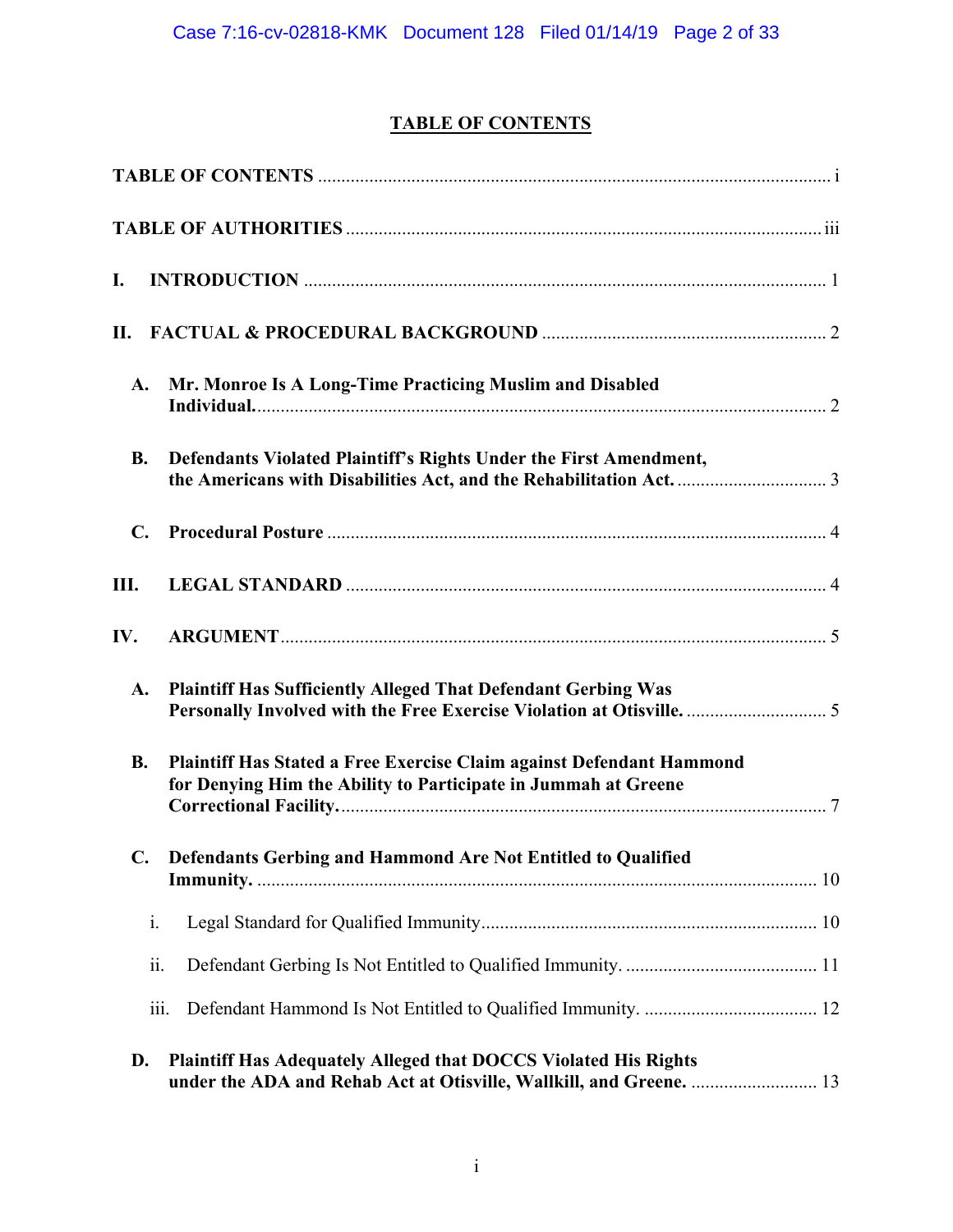# Case 7:16-cv-02818-KMK Document 128 Filed 01/14/19 Page 3 of 33

|    | $i$ .          |                                                                 |    |
|----|----------------|-----------------------------------------------------------------|----|
|    | ii.            | Defendants' Arguments Concerning Plaintiff's ADA Claims Present |    |
| Е. |                | The Southern District of New York Is the Proper Venue for the   |    |
|    | $\mathbf{i}$ . | Defendant Hammond's Objection to Venue Is Untimely Defendant    |    |
|    | ii.            |                                                                 |    |
|    | iii.           | The § 1404(a) Transfer Factors Strongly Support Maintaining the |    |
| V. |                |                                                                 | 25 |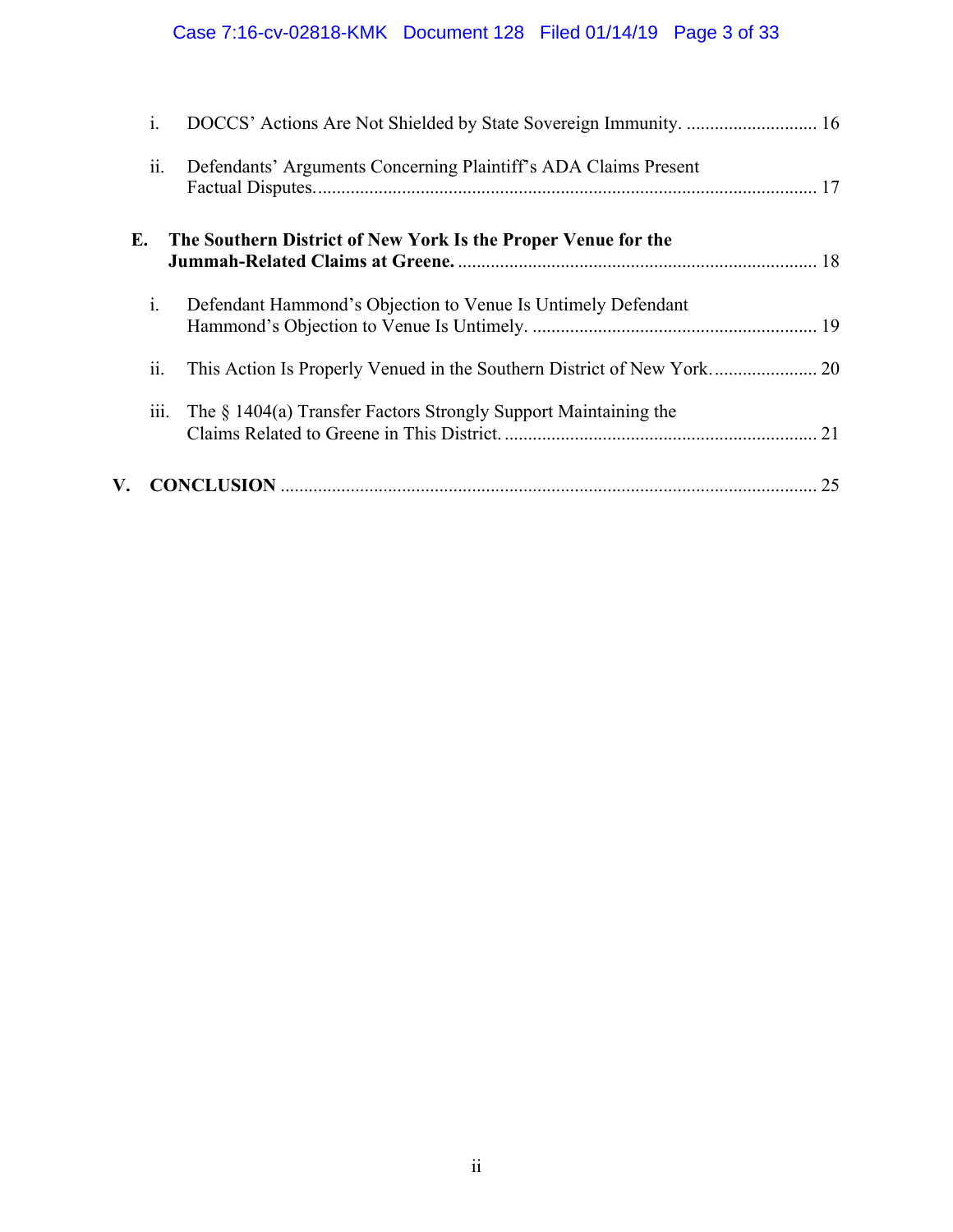# **TABLE OF AUTHORITIES**

# **CASES**

| About.com, Inc. v. Aptimus, Inc.,   |    |
|-------------------------------------|----|
| Allah v. Goord,                     |    |
| Alvarado v. Westchester Cty.,       |    |
| Bass v. Coughlin,                   |    |
| Bell Atlantic Corp. v. Twombly,     |    |
| Bossom v. Buena Cepa Wines, LCC,    |    |
| Burgess v. Goord,                   |    |
| Cancel v. Mazzuca,                  |    |
| Chambers v. Time Warner, Inc.,      |    |
| Citibank, N.A. v. K-H Corp.,        | 11 |
| Citigroup Inc. v. City Holding Co., |    |
| Colon v. Coughlin,                  |    |
| Conley v. Gibson,                   |    |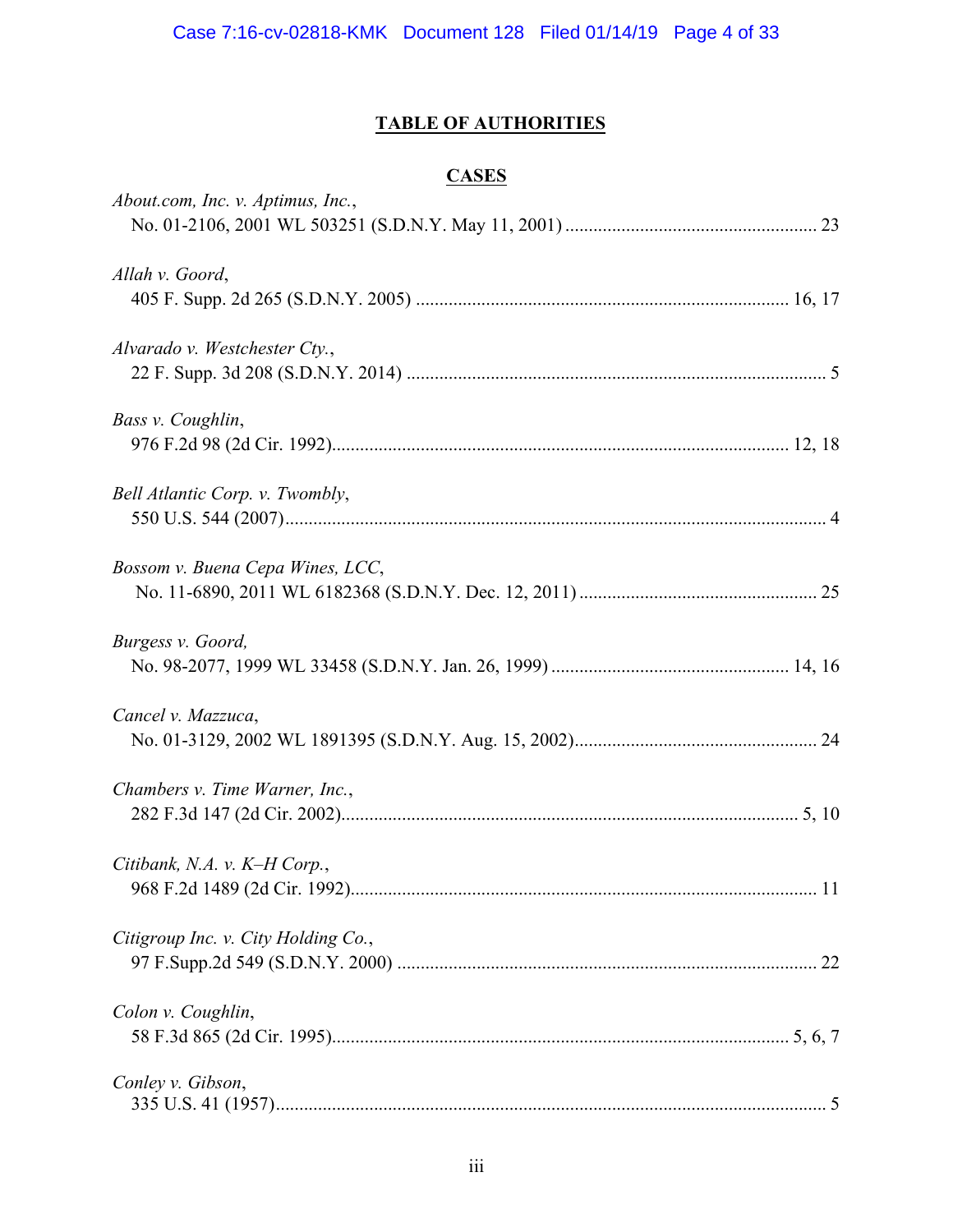# Case 7:16-cv-02818-KMK Document 128 Filed 01/14/19 Page 5 of 33

| Covington v. Mountries,                                |  |
|--------------------------------------------------------|--|
| Daniel v. Am. Bd. of Emergency Med.,                   |  |
| Deangelis v. Corzine,                                  |  |
| Degrafinreid v. Ricks,                                 |  |
| Distefano v. Carozzi N. Am., Inc.,                     |  |
| Duttweiller v. Eagle Janitorial, Inc.,                 |  |
| Duttweiller v. Upstate Bldg. Maint. Companies, Inc.,   |  |
| Flood v. Carlson Restaurants Inc.,                     |  |
| Ford v. McGinnis,                                      |  |
| Freeman v. Goord,                                      |  |
| Ganek v. Leibowitz,                                    |  |
| Garcia v. S.U.N.Y. Health Sciences Center of Brooklyn, |  |
| Henrietta D. v. Bloomberg,                             |  |
| Johnson v. Bryson,                                     |  |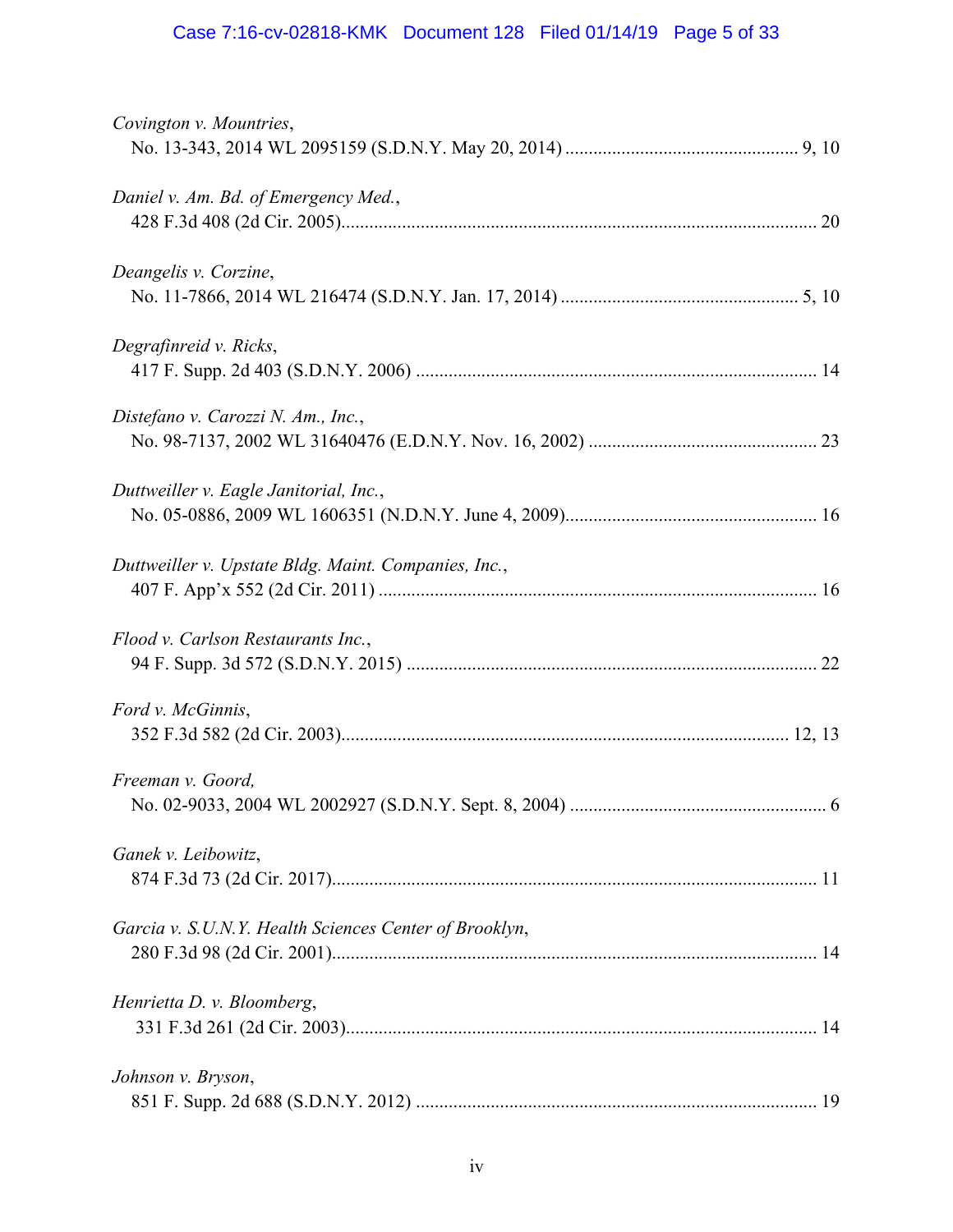# Case 7:16-cv-02818-KMK Document 128 Filed 01/14/19 Page 6 of 33

| Leonard F. v. Isr. Disc. Bank of N.Y.,                   |  |
|----------------------------------------------------------|--|
| Marshall v. Annucci,                                     |  |
| McKenna v. Wright,                                       |  |
| Meekins v. City of New York, N.Y.,                       |  |
| Merkur v. Wyndham Int'l, Inc.,                           |  |
| Monroe v. Gerbing,                                       |  |
| NBA Properties, Inc. v. Salvino, Inc.,                   |  |
| New York Marine & Gen. Ins. Co. v. Lafarge N. Am., Inc., |  |
| O'Lone v. Estate of Shabazz,                             |  |
| Pearson v. Callahan,                                     |  |
| Perez v. Hawk,                                           |  |
| Phillip v. Schriro,                                      |  |
| Pugh v. Goord,                                           |  |
| Salahuddin v. Coughlin,                                  |  |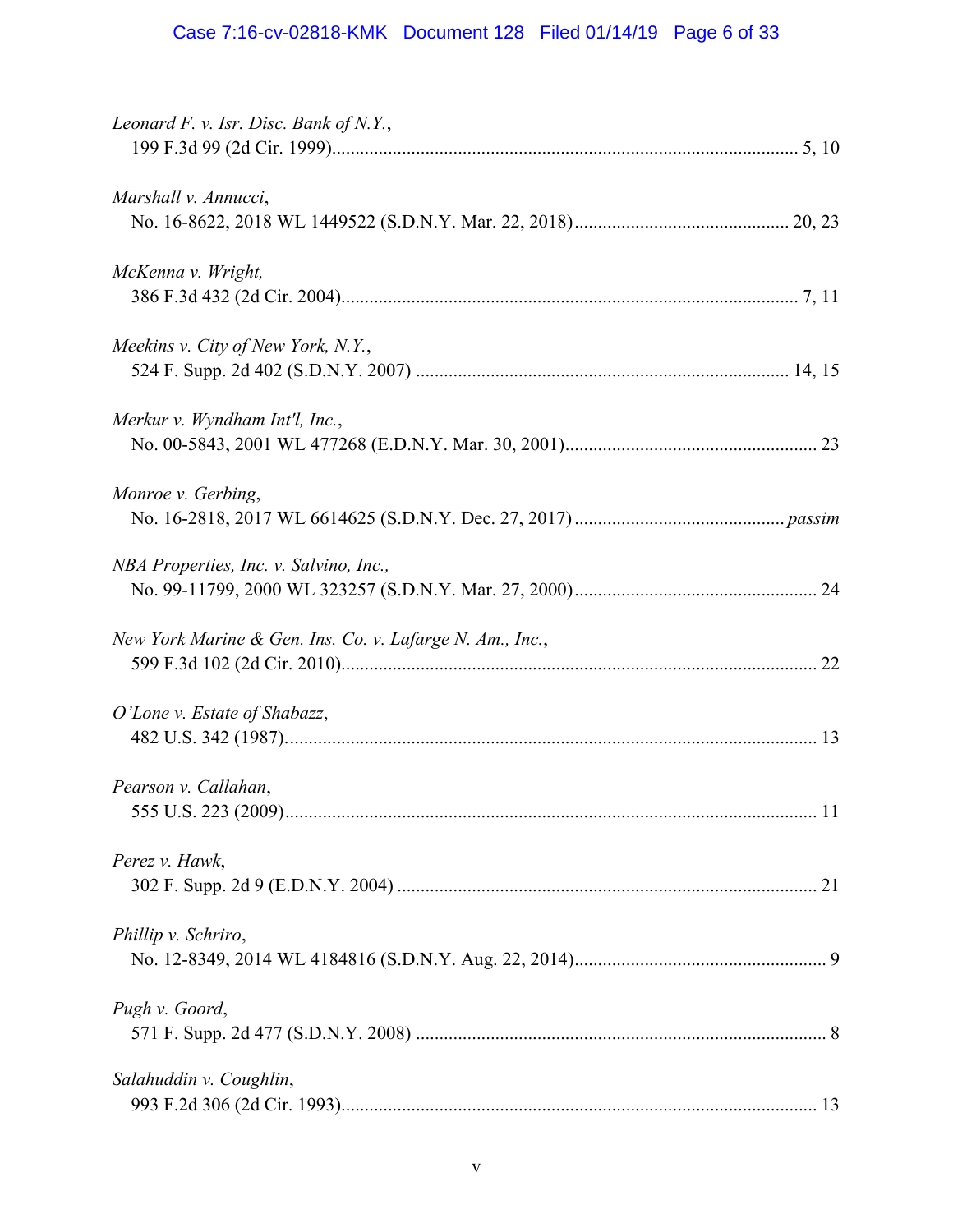# Case 7:16-cv-02818-KMK Document 128 Filed 01/14/19 Page 7 of 33

| Schubert v. City of Rye,                                                           |   |
|------------------------------------------------------------------------------------|---|
|                                                                                    |   |
| Sec. & Exch. Comm'n v. Comm. on Ways & Means of the U.S. House of Representatives, |   |
| Smolen v. Brauer,                                                                  |   |
| Toy Biz, Inc. v. Centuri Corp.,                                                    |   |
| Tri-State Emp't Servs., Inc. v. Mountbatten Sur. Co.,                              |   |
| Tukas Co. v. Continuum Co., LLC,                                                   |   |
| United States v. Georgia,                                                          |   |
| Washington v. Gonyea,                                                              |   |
| Wright v. New York State Dep't of Corr.,                                           |   |
| Young v. Coughlin,<br>866 F.2d 567 (2d Cir. 1989)                                  | 9 |
| Zappulla v. Fischer,                                                               |   |
| <b>STATUTES</b>                                                                    |   |
|                                                                                    |   |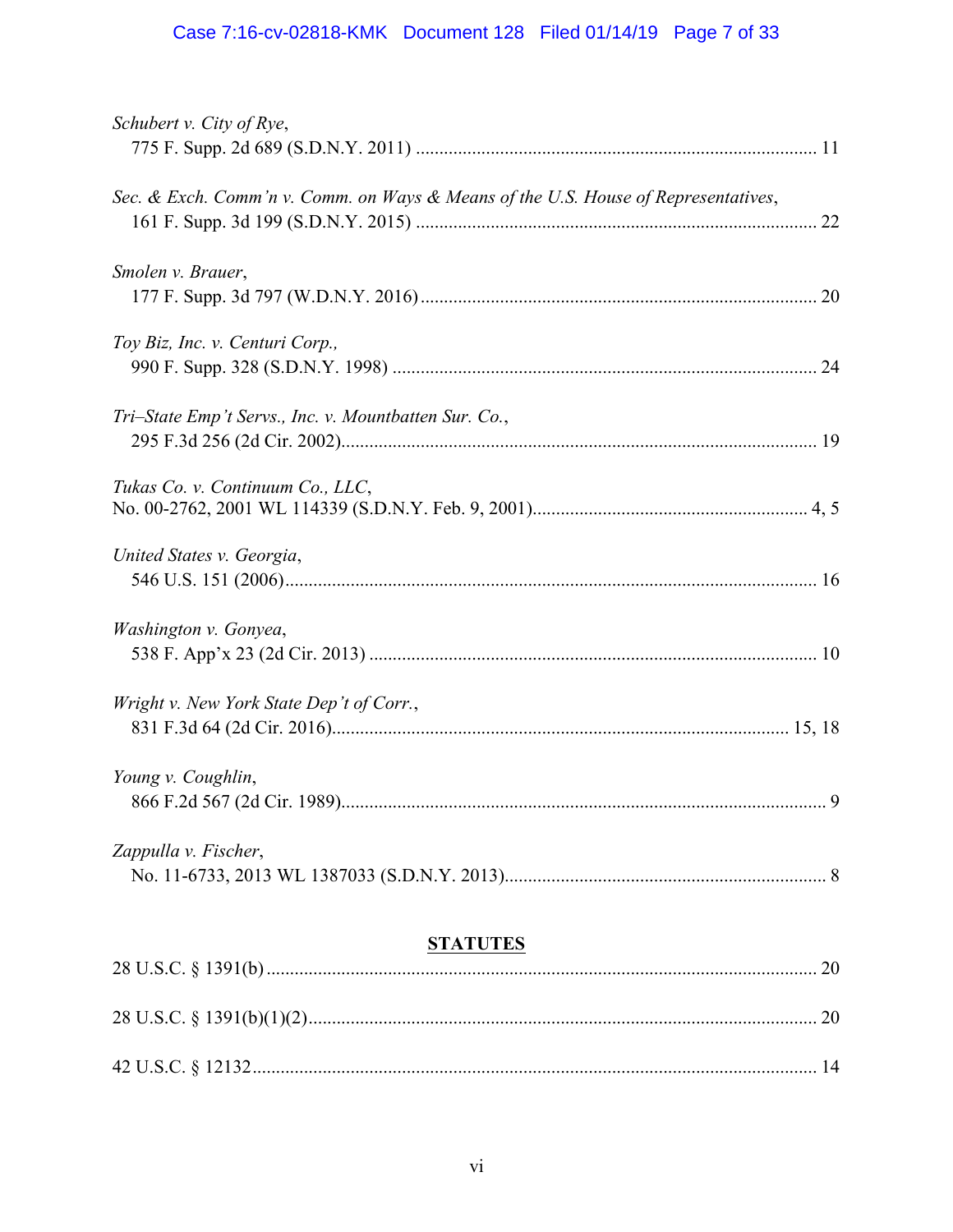| <b>Federal Rules</b> |  |
|----------------------|--|
|                      |  |
|                      |  |
|                      |  |

# **OTHER AUTHORITIES**

| 5C Charles Alan Wright, Federal Practice & Procedure § 1388 (4th ed. 2009) 19 |  |
|-------------------------------------------------------------------------------|--|
|                                                                               |  |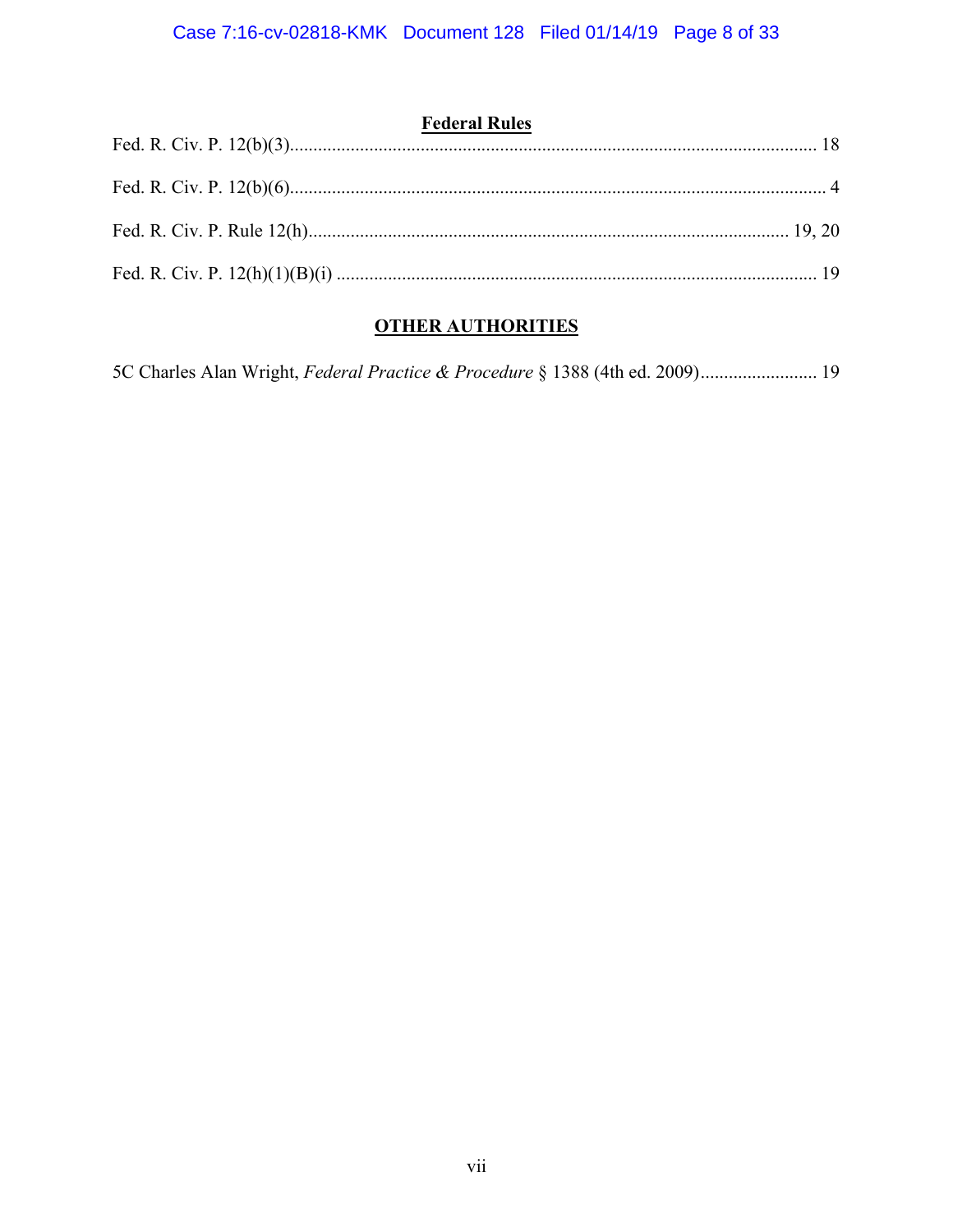#### **I. INTRODUCTION**

Plaintiff Mr. Dwinel Monroe is a longtime Muslim, disabled individual, and formerly incarcerated person who was housed in New York State Department of Corrections and Community Supervision ("DOCCS") facilities from March 8, 2012 to April 6, 2017. At these facilities, Defendants substantially burdened his religious exercise and denied him reasonable accommodations for his disabilities. At Otisville Correctional Facility ("Otisville"), Defendant Kathleen Gerbing permitted the continuation of her staff's unconstitutional custom of forcing Muslim inmates like Plaintiff to choose between their health and observing fasting for Ramadan. At Greene Correctional Facility ("Greene"), Defendant Marie Hammond failed to provide Plaintiff with access to holy day services for Jummah. At Otisville, Greene, and Wallkill Correctional Facility ("Wallkill"), DOCCS fell far short of its duty to reasonably accommodate Plaintiff's disabilities and allow him access to programs at these facilities to which he was entitled.

In their Motion to Dismiss the Third Amended Complaint, Defendants raise a number of arguments. Each is without merit. First, Defendants attempt to argue that neither Defendants Gerbing nor Hammond were personally involved with the substantial burdens on Plaintiff's free exercise that resulted from the barriers to his observance of Ramadan at Otisville or participation in Jummah at Greene. These arguments are clearly contradicted by the allegations in Plaintiff's Third Amended Complaint ("TAC"). Defendants' invocation of qualified immunity as to Defendants Gerbing and Hammond is likewise unavailing in light of clear Second Circuit precedent. Second, Defendants' contentions that Plaintiff was not denied reasonable accommodations due to his disabilities in violation of the Americans with Disabilities Act ("ADA") and the Rehabilitation Act ("Rehab Act") are both rebutted by the TAC, but are also improperly raised during this stage of the litigation. Finally, Defendants seek to transfer claims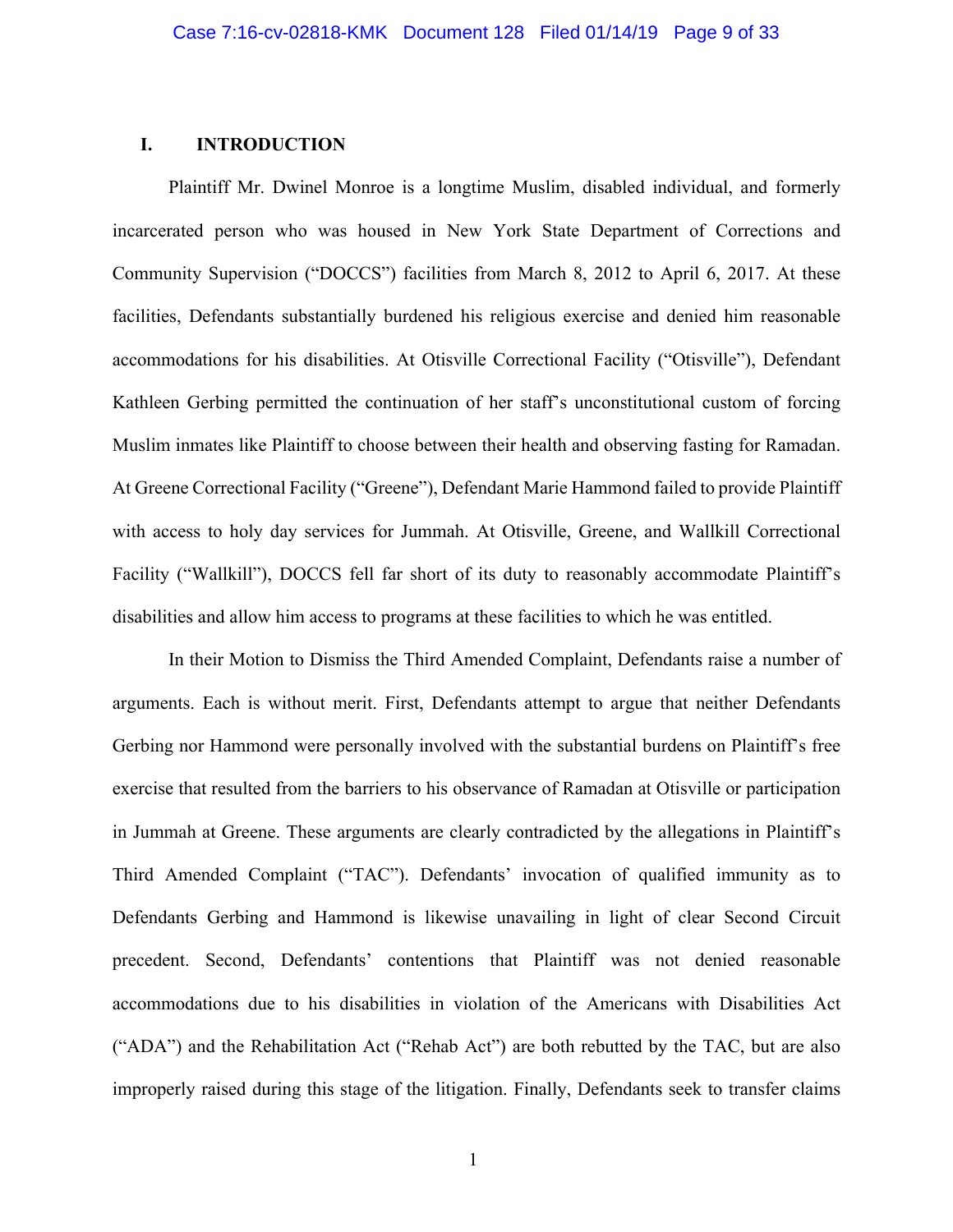#### Case 7:16-cv-02818-KMK Document 128 Filed 01/14/19 Page 10 of 33

related to Defendant Hammond and Greene Correctional Facility to a different venue. Not only are these arguments untimely, but Defendants have fallen woefully short of carrying their burden in establishing that transfer is appropriate here.

Accordingly, Defendants' Motion to Dismiss Plaintiff's Third Amended Complaint should be denied in full.

# **II. FACTUAL & PROCEDURAL BACKGROUND**

#### **A. Mr. Monroe Is A Long-Time Practicing Muslim and Disabled Individual.**

Plaintiff Mr. Dwinel Monroe has been a practicing Muslim for forty years. TAC ¶ 19. As part of his religious practice, Plaintiff sincerely believes that he must participate in Jummah, or Islamic congregational prayer services on Fridays, and fast during the holy month of Ramadan. TAC ¶¶ 24-25. For Muslims like Plaintiff, fasting during Ramadan requires refraining from eating or drinking from sunrise to sunset. TAC ¶ 23. Plaintiff believes that breaking his fast without need constitutes a grave sin for which serious atonement is required. TAC ¶ 24. Plaintiff also suffers from a number of medical conditions and disabilities, including Type II diabetes, chronic obstructive pulmonary disease ("COPD"), and severe lumbar pain caused by a spinal injury that impairs his ability to walk, stand, and bear weight. TAC ¶¶ 11, 20. Accordingly, he requires daily insulin to manage his diabetes and a cane to maintain basic mobility. TAC ¶ 11. Due to his disabilities, Plaintiff cannot walk more than short distances without pain. TAC ¶ 4. To continue observing Ramadan despite his diabetes, Plaintiff has long-scheduled his insulin outside of daylight hours with no ill effect to his health, including while incarcerated at DOCCS facilities. TAC  $\P$  2.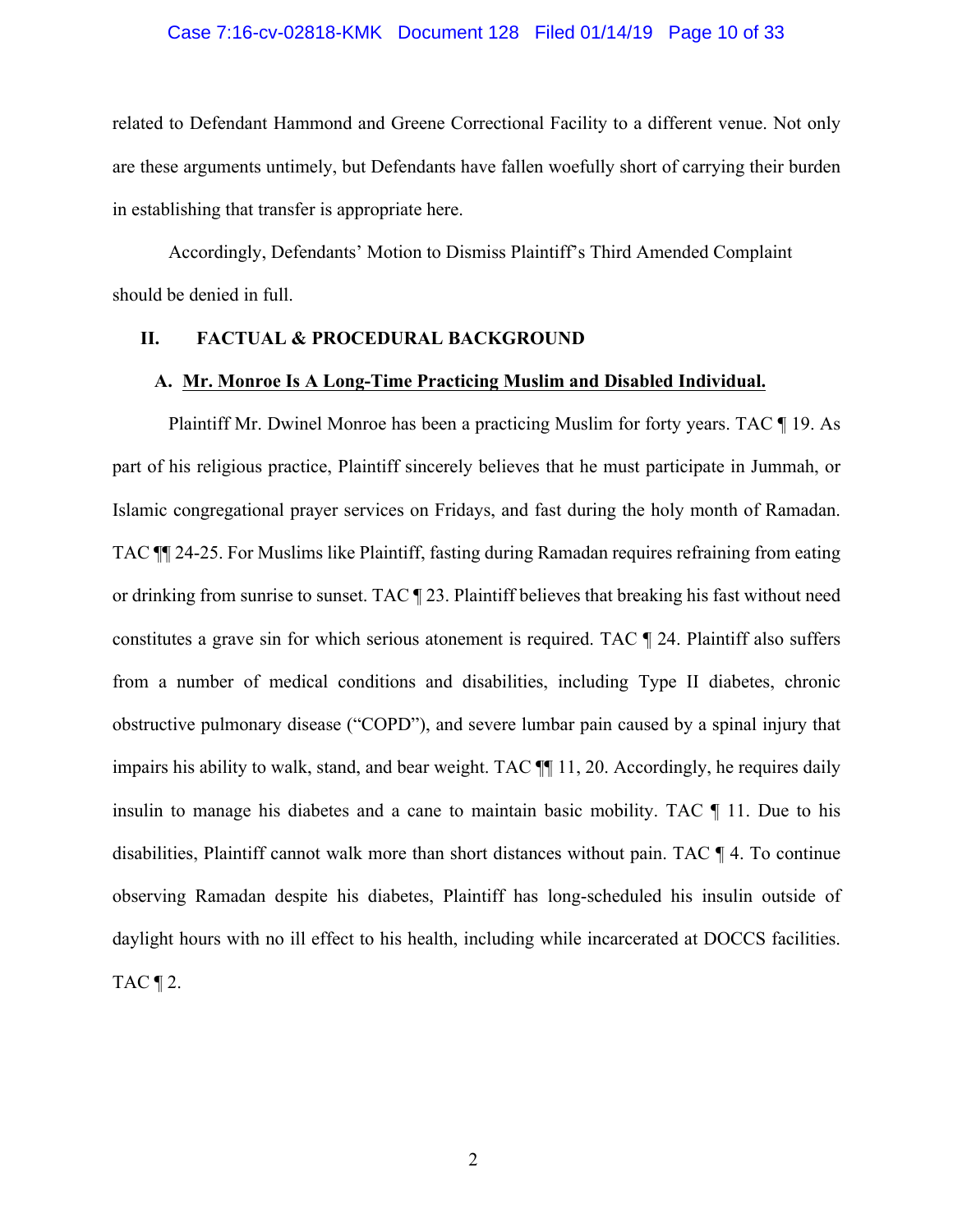## **B. Defendants Violated Plaintiff's Rights Under the First Amendment, the Americans with Disabilities Act, and the Rehabilitation Act.**

From March 8, 2012 to April 6, 2017, Plaintiff was incarcerated in four New York State DOCCS facilities. TAC  $\P$  1. While incarcerated, he experienced discriminatory and unjust conduct at Defendants' hands that prevented him from practicing his faith and barred him from accessing DOCCS programs due to his disabilities. TAC ¶ 1. First, at Otisville in June 2015, Defendants Dr. Goulding, Imam Hafiz Mahmood, Ms. Rhonda Murray, and Mr. Peter Wolff ("Ramadan Defendants") adopted a policy or custom of refusing to allow Mr. Monroe to modify his insulin delivery schedule so that he could observe Ramadan. TAC ¶ 3. Despite having oversight over Otisville's staff—including each of the Ramadan Defendants—Defendant Gerbing, the Superintendent of Otisville, failed to stop this policy after learning of it. TAC  $\P$  41; TAC Ex. 1. Instead, she gave it her stamp of approval for continued use. TAC ¶ 41; TAC Ex. 1. Second, at Greene, Defendant Hammond, the Deputy Superintendent of Programs for Greene, although aware that Jummah was not accessible to Plaintiff because of his disabilities, failed to convene Jummah where Plaintiff could participate or otherwise provide him access to the program. TAC  $\P$  51-52. Through these actions, Defendant Hammond denied Plaintiff the right to participate in a core religious exercise. TAC ¶ 52. As a result of Defendant Hammond's actions and DOCCS' failure to reasonably accommodate his disability, Plaintiff was forced to miss Jummah services for the duration of his time at Greene, a time span that covered approximately 75 Friday services. TAC ¶¶ 53, 80. Likewise, at Otisville and Wallkill, DOCCS denied Plaintiff access to specific programs available to other inmates at those facilities on the basis of his disability by depriving him of access to his cane or other reasonable accommodation. TAC ¶¶ 80-82.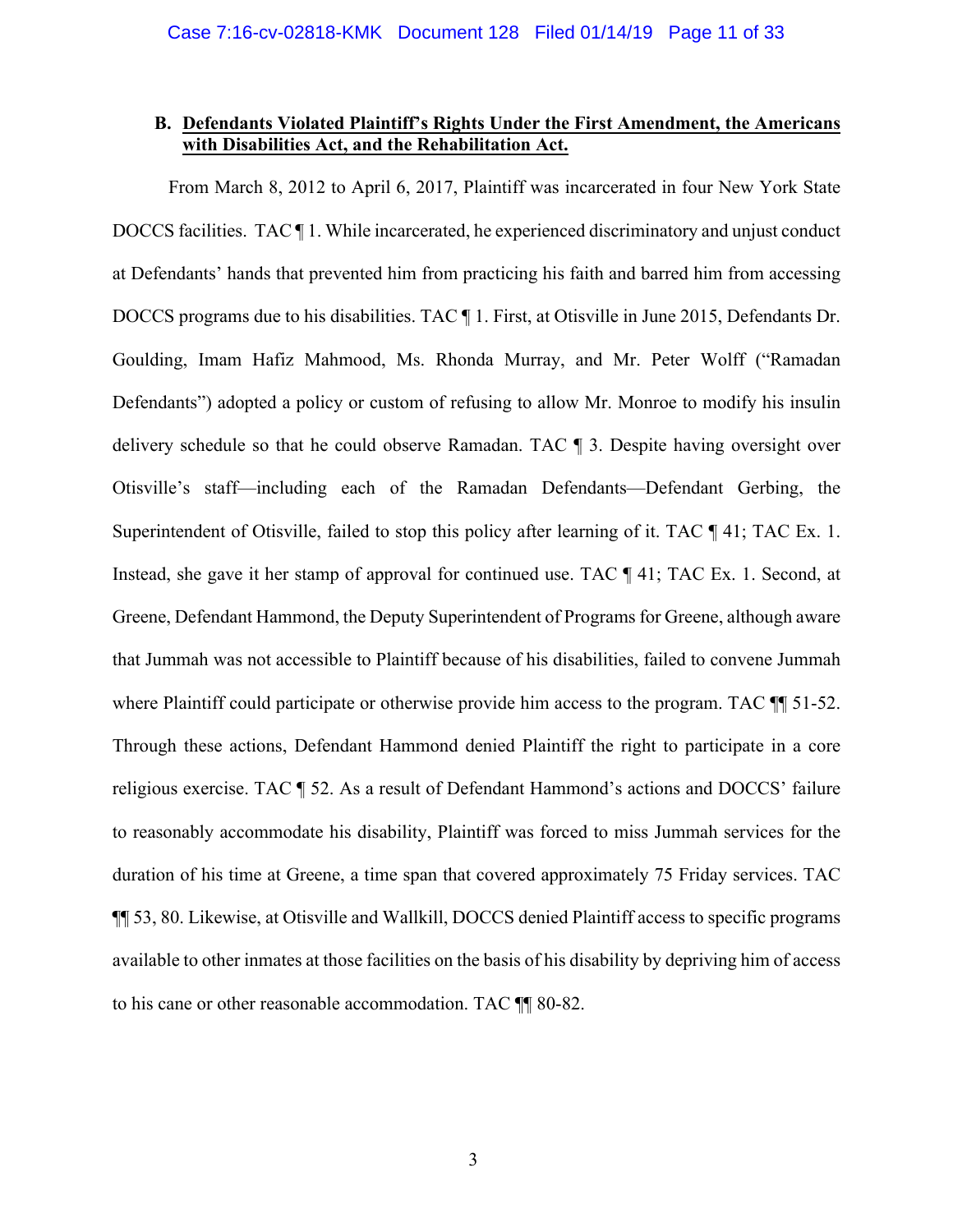### **C. Procedural Posture**

Mr. Monroe filed his first complaint *pro se* on April 14, 2016. (ECF No. 2). He then filed two amended complaints *pro se*: first on September 30, 2016 (ECF No. 42) and then again on October 26, 2016 (ECF No. 48). On December 27, 2017, this Court granted in part and denied in part Defendants' Motion to Dismiss the Second Amended Complaint. (ECF No. 92). The Court rejected Defendants' motion as to Plaintiff's Free Exercise claims regarding the scheduling of his medication during Ramadan against the Ramadan Defendants; the Court also declined to dismiss those claims on qualified immunity grounds. TAC ¶ 65. The Court dismissed the remainder of Plaintiff's claims without prejudice. TAC ¶ 65.

On July 18, 2018, Plaintiff—represented for the first time by undersigned counsel—filed a Third Amended Complaint. (ECF No. 109). The TAC alleges claims under the First Amendment, Title II of the ADA, and Section 504 of the Rehab Act that stem from Plaintiff's treatment while incarcerated at DOCCS facilities. Defendants filed a premotion letter in advance of their motion to dismiss on September 18, 2018 (ECF No. 118) to which Plaintiffs replied on September 20, 2018 (ECF No. 119). A hearing on the premotion letter was held before this court on October 24, 2018 to establish the scope of the proposed motion. Defendants then filed their Motion to Dismiss the TAC on December 14, 2018. (ECF No. 127).

#### **III. LEGAL STANDARD**

In considering a motion to dismiss for failure to state a claim under Fed. R. Civ. P. 12(b)(6), a court must accept the factual allegations of the complaint as true. *Bell Atlantic Corp. v. Twombly*, 550 U.S. 544, 555-56 (2007). A court must construe all pleadings in the light most favorable to the nonmoving party and draw all reasonable inferences in favor of the nonmoving party. *Tukas Co. v. Continuum Co., LLC*, No. 00-2762, 2001 WL 114339, at \*1 (S.D.N.Y. Feb. 9,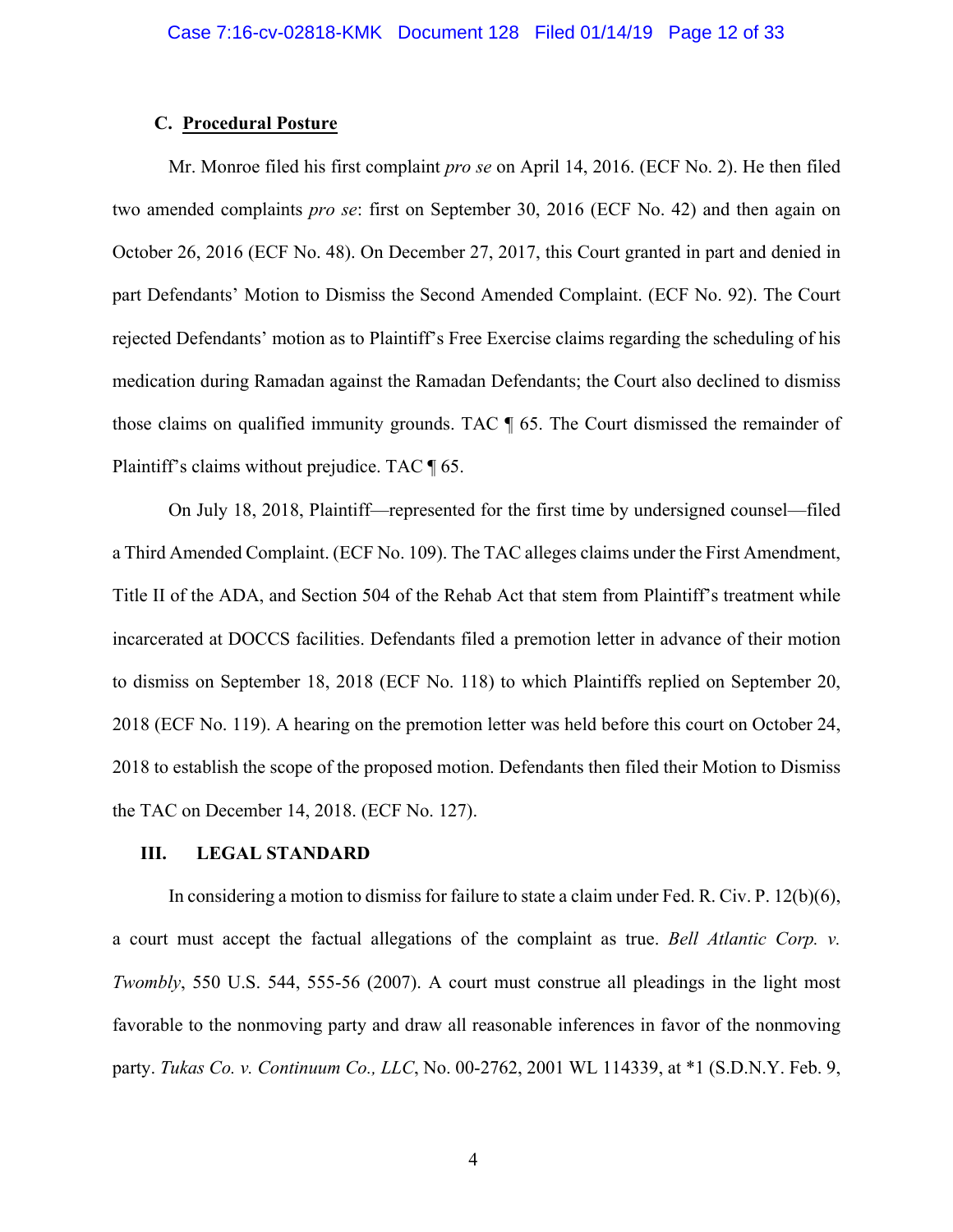#### Case 7:16-cv-02818-KMK Document 128 Filed 01/14/19 Page 13 of 33

2001). A court can only dismiss a complaint when it appears "beyond doubt" that plaintiff can prove no facts supporting his claim that would entitle to him relief. *Id.* (quoting *Conley v. Gibson*, 355 U.S. 41, 45-56 (1957)). Moreover, any ambiguities in the pleadings should be resolved in the Plaintiff's favor. *See Deangelis v. Corzine*, No. 11-7866, 2014 WL 216474, at \*1 (S.D.N.Y. Jan. 17, 2014) (citing *Chambers v. Time Warner, Inc.*, 282 F.3d 147, 152 (2d Cir. 2002)). In assessing a motion to dismiss, a court may also consider documents attached or incorporated in the complaint by reference. *See Leonard F. v. Isr. Disc. Bank of N.Y.,* 199 F.3d 99, 107 (2d Cir. 1999).

#### **IV. ARGUMENT**

# **A. Plaintiff Has Sufficiently Alleged That Defendant Gerbing Was Personally Involved with the Free Exercise Violation at Otisville.**

The Court has already determined that Plaintiff has sufficiently alleged a First Amendment claim against Defendants Dr. Goulding, Wolff, Mahmood, and Murray. *Monroe v. Gerbing*, No. 16-2818, 2017 WL 6614625, at \*11-\*12 (S.D.N.Y. Dec. 27, 2017). The only remaining question for this claim is whether Plaintiff has also stated a claim as to Defendant Gerbing, who served as the superintendent of Otisville. Defendants' contention that "there are no allegations remotely indicating [her] personal involvement" Defs.' Mem. in Supp. of Mot. to Dismiss at 5 ("Defs.' Mem.") is premised on an inappropriately narrow and unnecessarily cramped reading of the TAC.

To establish a defendant's individual liability in a § 1983 suit, a plaintiff must show the defendant's personal involvement in the constitutional deprivation. *See Alvarado v. Westchester Cty.*, 22 F. Supp. 3d 208, 214 (S.D.N.Y. 2014). The Second Circuit has set forth five factors that can establish a supervisor's personal involvement with a constitutional violation, *Colon v. Coughlin*, 58 F.3d 865, 873 (2d Cir. 1995);<sup>1</sup> the third factor—a defendant's involvement

 <sup>1</sup> *Colon v. Coughlin* established five factors that can establish a supervisor's personal involvement in an unconstitutional act: (i) the defendant participated directly in the alleged constitutional violation; (ii) the defendant, after being informed of the violation through a report or appeal, failed to remedy the wrong; (iii) the defendant created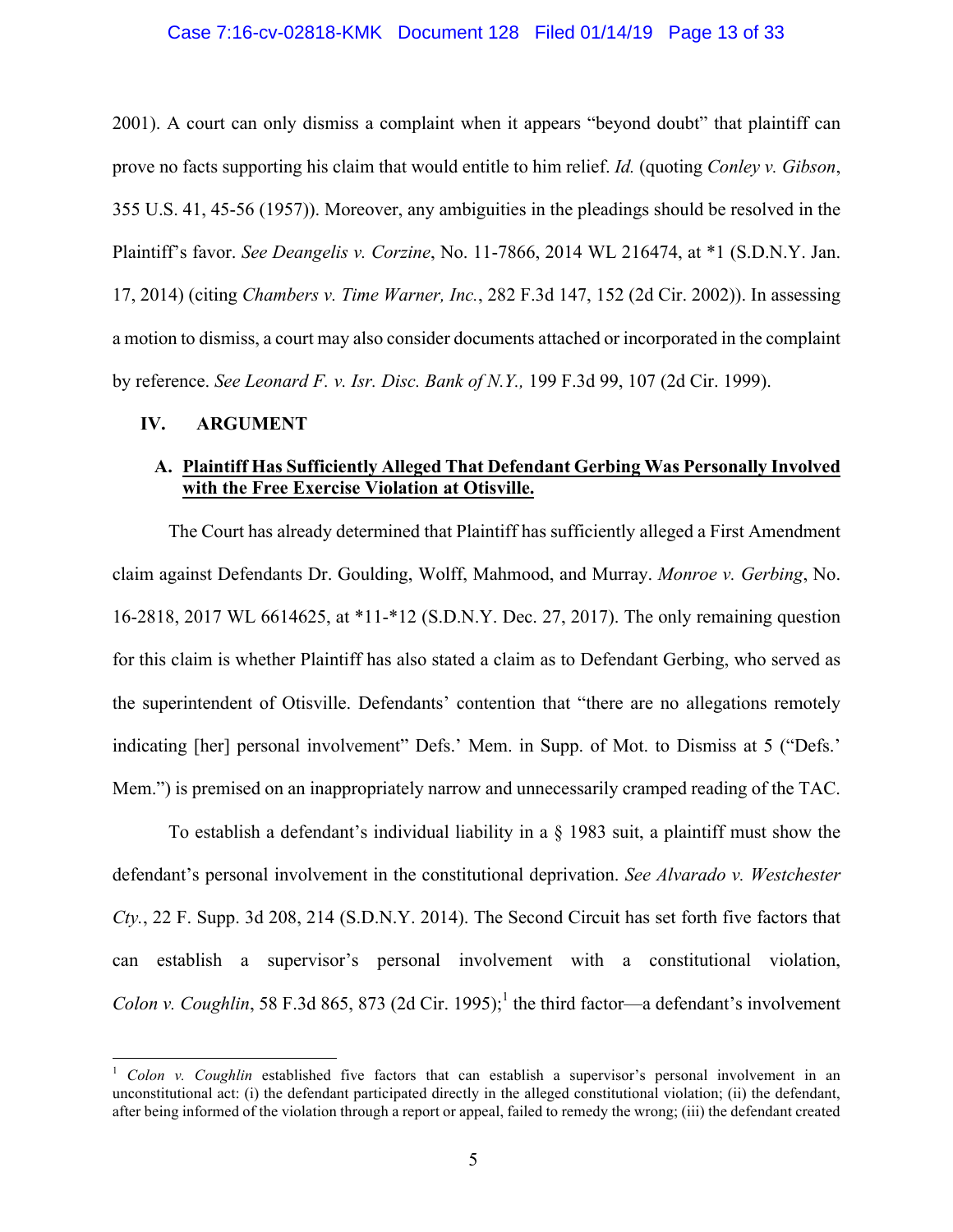#### Case 7:16-cv-02818-KMK Document 128 Filed 01/14/19 Page 14 of 33

in creating or allowing the continuance of a policy or custom under which unconstitutional practices occurred—clearly establishes that Defendant Gerbing was personally involved here.

Defendant Gerbing was aware that her staff had adopted an unconstitutional policy or custom of denying a Muslim inmate the right to participate in Ramadan. TAC ¶ 43; TAC Ex. 1. Despite being fully aware that Otisville staff had adopted a custom of repeatedly forcing Plaintiff to choose between his prescribed medication and religious fasting, Defendant Gerbing failed to take any actions to stop this custom or hold her staff accountable. *Id.* Instead, she justified the continuing use of this policy by Otisville's staff by citing "Islamic jurisprudence" in her written rejection of Plaintiff's grievance. *Id.*

Defendants contend that Defendant Gerbing's liability is based solely upon receipt of a grievance or her position in the prison hierarchy, Defs.' Mem. at 6, but that argument cannot be reconciled with the clear allegations set forth in the complaint. Plaintiff has alleged that Defendant Gerbing received his grievance, learned of the unconstitutional practices in Otisville undertaken by her staff, and provided a tailored response in her written rejection of Plaintiff's grievance and acceptance of the custom. TAC 43; TAC Ex. 1; *see also Freeman v. Goord*, No. 02-9033, 2004 WL 2002927, at \*5 (S.D.N.Y. Sept. 8, 2004) ("While mere receipt of a letter from a prisoner is insufficient to establish personal liability, an official's actions and responses arising out of a grievance may form a basis for liability."). Accordingly, Plaintiff's TAC has adequately alleged Defendant Gerbing's personal involvement under the third *Colon* factor with the other Ramadan Defendants' violations of Plaintiff's free exercise rights.

a policy or custom under which unconstitutional practices occurred, or allowed the continuance of such a policy or custom; (iv) the defendant was grossly negligent in supervising subordinates who committed the wrongful acts; or  $(v)$ the defendant exhibited deliberate indifference to the rights of inmates by failing to act on information indicating that unconstitutional acts were occurring. 58 F.3d at 873.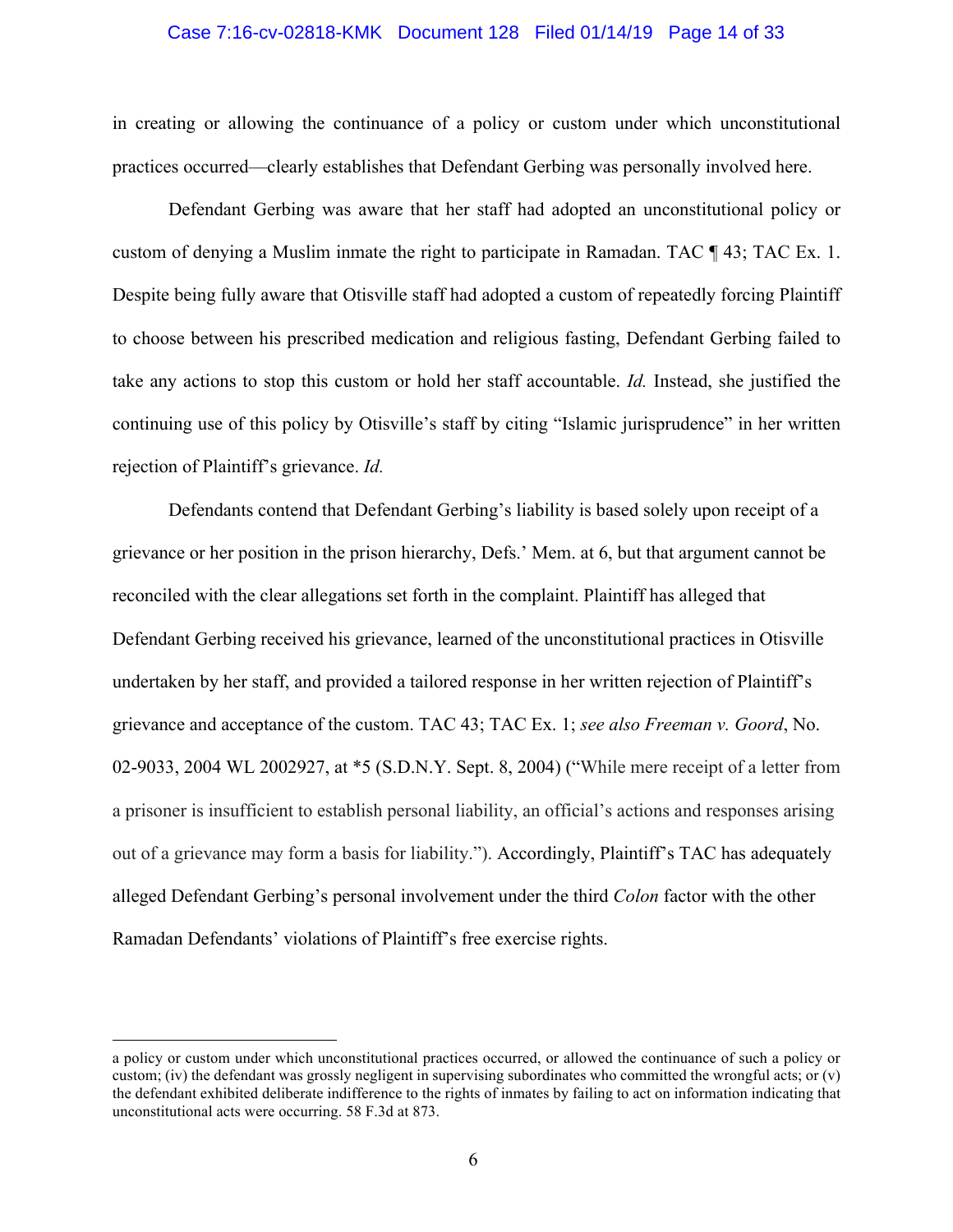#### Case 7:16-cv-02818-KMK Document 128 Filed 01/14/19 Page 15 of 33

In *McKenna v. Wright*, a case with a fact pattern analogous to the one here, the Second Circuit found a prison official personally involved in a constitutional violation. 386 F.3d 432, 437– 38 (2d Cir. 2004). In *McKenna*, the defendant, a deputy superintendent responsible for a DOCCS prison's medical program, learned, through a grievance, that an incarcerated individual had been improperly denied medication. *Id.* The Second Circuit held that since the defendant was responsible for the medical program and had been adequately alleged to have allowed the challenged policies to continue under his supervision, the third *Colon* factor was satisfied. *Id*. Here, Defendant Gerbing, as superintendent of the facility, had clear authority over the Ramadan Defendants and the facility's medical program. TAC ¶ 43; TAC Ex. 1. Yet she took no action to correct the unconstitutional policies they had implemented and, instead, allowed these policies to persist under her supervision. *Id.*

# **B. Plaintiff Has Stated a Free Exercise Claim against Defendant Hammond for Denying Him the Ability to Participate in Jummah at Greene Correctional Facility.**

In the TAC, Plaintiff sets forth that Defendant Marie Hammond, the Deputy Superintendent for Programs at Greene, denied Plaintiff the right to participate in Jummah congregational prayer services, in violation of the First Amendment. Defendants' primary argument in response—that Defendant Hammond was not personally involved in the violation is without merit.

Under the first and second *Colon* factors, a defendant's personal involvement with a constitutional violation can be shown i) through allegations of direct participation in the act; or ii) through failure to remedy the wrong after being informed through reports or appeals. *Colon*, 58 F.3d at 873. Moreover, if a plaintiff alleges an ongoing constitutional violation that defendant fails to correct after being informed of it, the plaintiff's claim "should not [be] dismissed under Rule 12(b)(6)." *Zappulla v. Fischer*, No. 11-6733, 2013 WL 1387033, at \*9 (S.D.N.Y. 2013); *see also*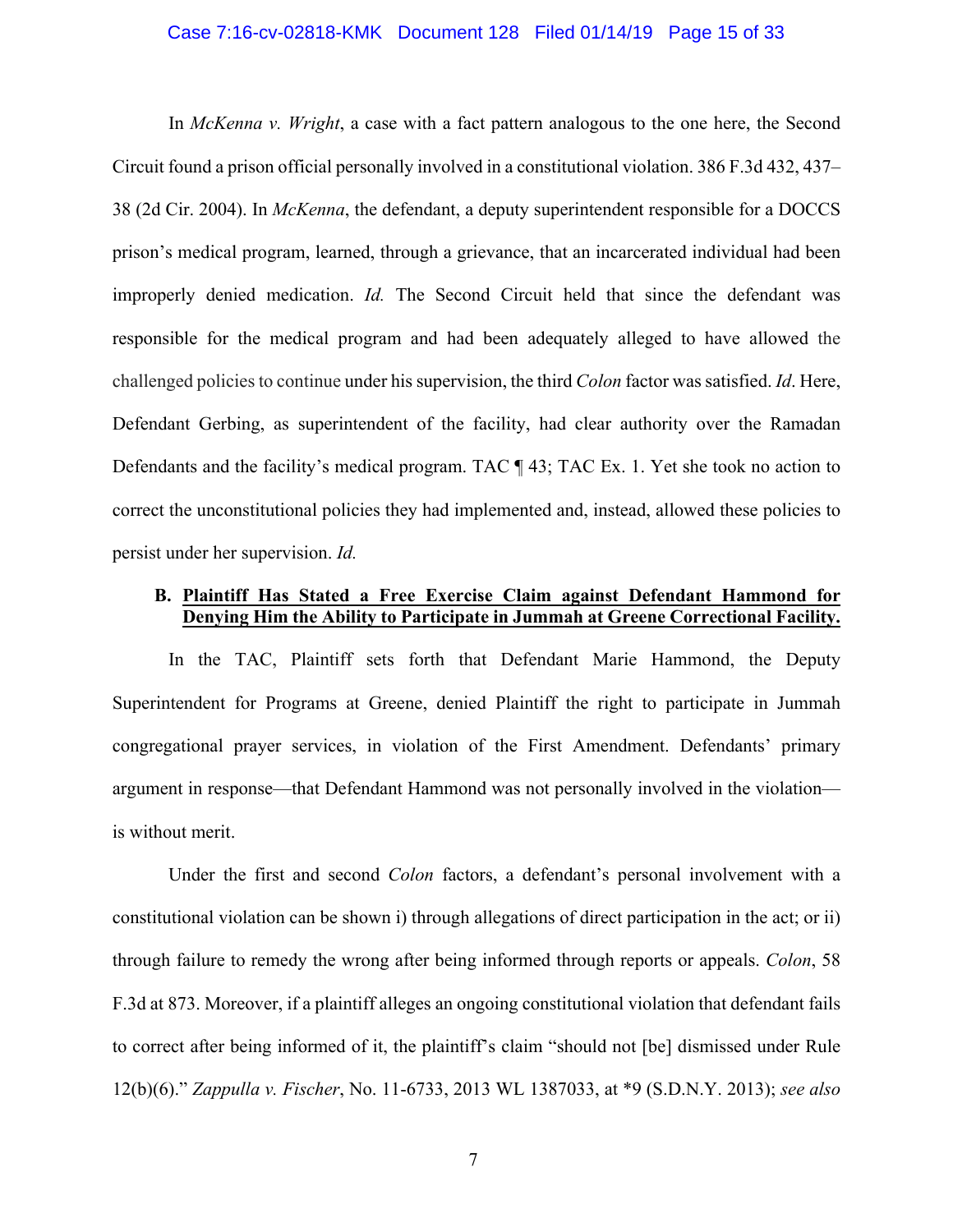#### Case 7:16-cv-02818-KMK Document 128 Filed 01/14/19 Page 16 of 33

*Pugh v. Goord*, 571 F. Supp. 2d 477, 515 (S.D.N.Y. 2008) (internal citations omitted) ("Personal involvement will be found, however, where a supervisory official receives and acts on a prisoner's grievance or otherwise reviews and responds to a prisoner's complaint.").

Not only did Defendant Hammond participate directly in denying Plaintiff access to Jummah at Greene, she, after being informed of the violations through grievances, failed to remedy the wrong. TAC ¶¶ 49-52. Mr. Monroe asked Defendant Hammond for access to Jummah, suggesting that he receive either a bus service or transfer to another facility. TAC ¶ 49. Two months later, in January, she responded, deciding that Jummah would be moved to the South Gym, which was accessible to Mr. Monroe in spite of his medical disabilities. TAC  $\P$  49, 51. These allegations alone are sufficient to state Defendant Hammond's personal involvement.

Defendants' own briefing even concedes that Defendant Hammond was personally involved with the violation, admitting that she "took steps to provide Plaintiff with reasonable access religious to [sic] services by relocating Jummah prayers from the north side to an area closer to Plaintiff on the South Side of the facility…" Defs.' Mem. at 7. But as set forth in the TAC, even though Defendant Hammond had direct knowledge of the ongoing burden on Plaintiff's religious exercise and the ability to correct it, she failed to hold Jummah services at the South Gym. TAC ¶¶ 51-52. Instead, Defendant Hammond waited for several more months before moving services to the South Side at all. TAC ¶¶ 51-52. Even when, after months' delay, Defendant Hammond finally moved Jummah, it was not to the South Gym, an area of the facility determined to be accessible to Plaintiff, but to the visiting room on the South Side of Greene. TAC ¶ 52. Despite Defendant's baseless contentions to the contrary, Plaintiff clearly alleges that he could not participate in Jummah in the visiting room. TAC  $\parallel$  52. These allegations are sufficient to establish Defendant Hammond's personal involvement with the violation of Plaintiff's free exercise rights.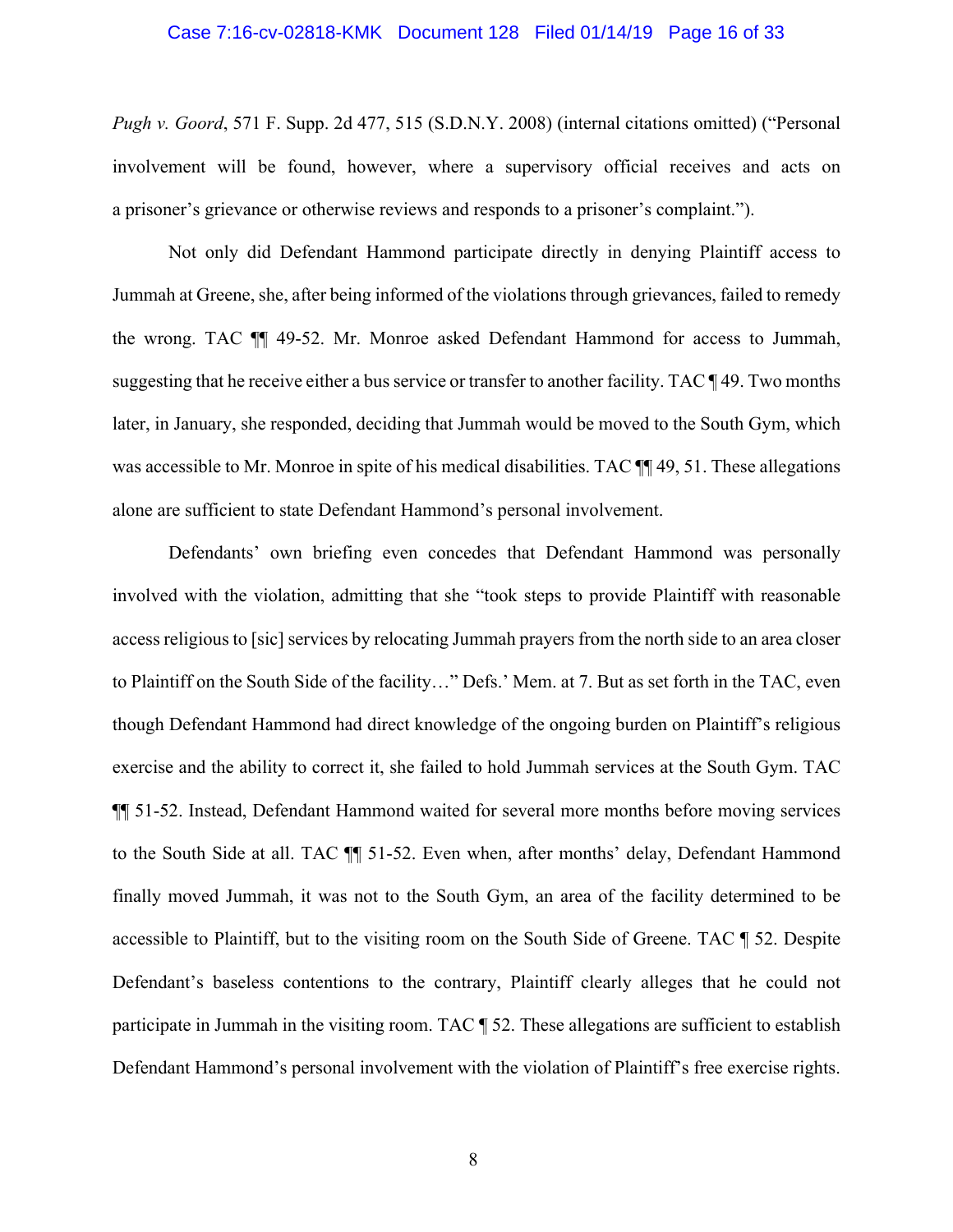#### Case 7:16-cv-02818-KMK Document 128 Filed 01/14/19 Page 17 of 33

Defendants make several other related arguments, all of which are equally unavailing. First, they assert that Defendnat Hammond's actions—denying Plaintiff access to Jummah services did not substantially burden his religious exercise. Defs.' Mem. at 14. The Second Circuit has "long held that prisoners should be afforded every reasonable opportunity to attend religious services." *Young v. Coughlin*, 866 F.2d 567, 570 (2d Cir. 1989). It is well-established that denial of the ability to participate in Jummah constitutes a substantial burden on an individual's right to free exercise. *See, e.g., Phillip v. Schriro*, No. 12-8349, 2014 WL 4184816, at \*3 (S.D.N.Y. Aug. 22, 2014) ("Plaintiff's assertion that he was denied the right to attend Jumu'ah services on ten occasions adequately alleges that his practice of Islam was substantially burdened"); *Covington v. Mountries*, No. 13-343, 2014 WL 2095159, at \*4–5 (S.D.N.Y. May 20, 2014) (finding Muslim prisoner who claimed that he was prevented from attending Jummah services twice had adequately alleged a substantial burden on his religious exercise under the First Amendment). Plaintiff has alleged that Jummah is a core part of his Islamic practice, that it is his sincerely held religious belief that he must participate in Jummah, and that being deprived of the ability to participate in Jummah substantially burdened his religious exercise. TAC ¶¶ 50, 52. He has also alleged that he could not access and participate in this core religious practice at the locations where Defendant Hammond held Jummah at Greene during his tenure—on the North Side and in the South Side visiting room. TAC ¶¶ 47, 52. Despite requesting access to Jummah at Greene from Defendant Hammond, he was unable to participate and missed approximately 75 services, a figure far exceeding the two or ten Jummah services missed by the plaintiffs in *Philip* and *Covington*. TAC ¶ 52; *see also Phillip*, 2014 WL 4184816, at \*3; *Covington*, 2014 WL 2095159, at \*4–5. Plaintiff has thus more than adequately established that the denial of access to Jummah at Greene substantially burdened his religious exercise rights under the First Amendment.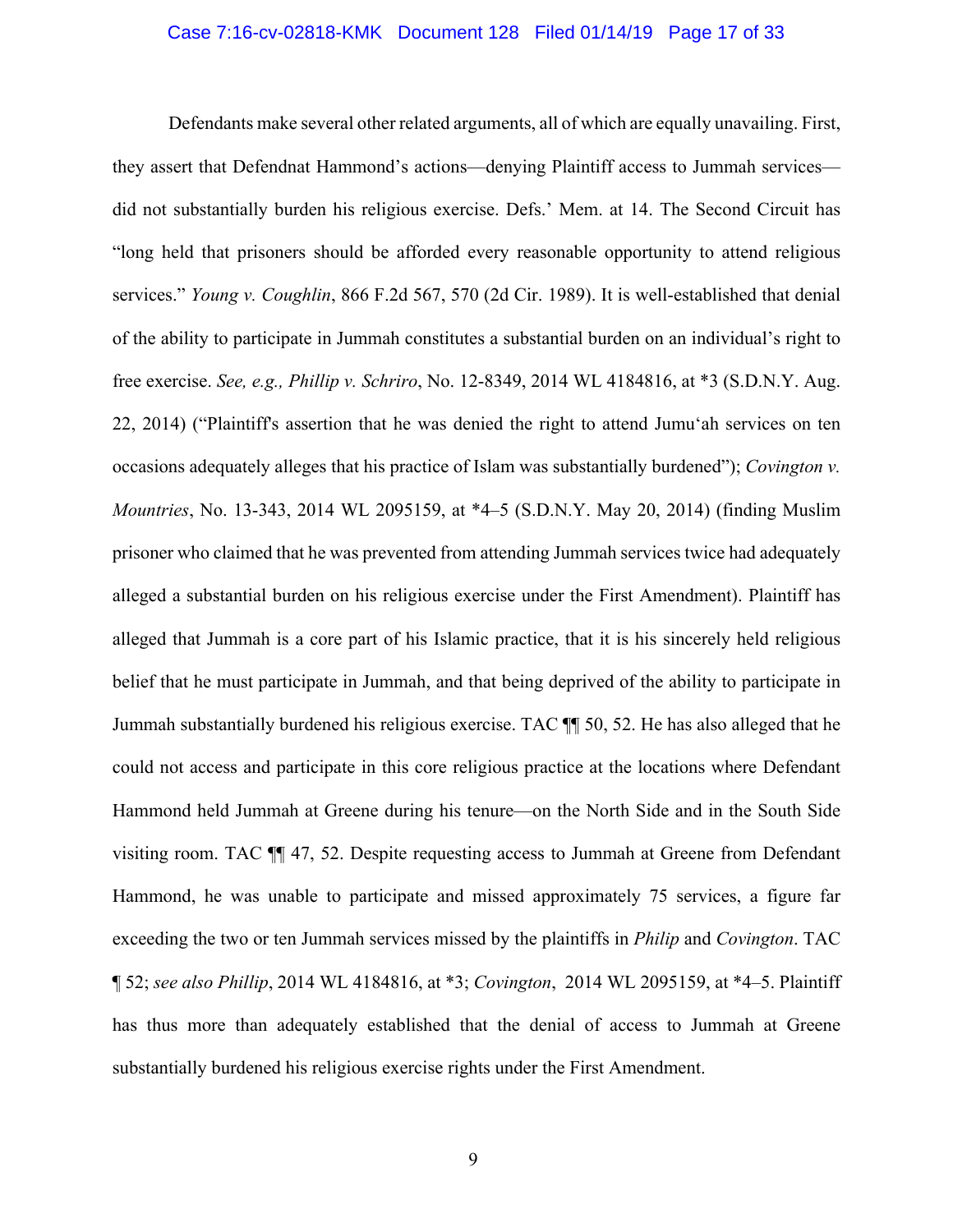#### Case 7:16-cv-02818-KMK Document 128 Filed 01/14/19 Page 18 of 33

Second, Defendants assert that Plaintiff never "informed anyone that the relocation of Jummah services was unsuitable." Defs.' Mem. at 10. That is clearly rebutted by the grievances and adjudications attached as Exhibit 2 to the TAC. *See Leonard F.*, 199 F.3d at 107 (2d Cir. 1999) (holding that documents attached to a complaint may also be considered in a motion to dismiss). In any event, Defendant's assertions present a factual dispute and to the extent factual questions remain about the extent of Defendant Hammond's personal involvement, any ambiguities in the pleadings at this stage are resolved in the Plaintiff's favor and questions of fact are appropriately addressed at summary judgment or trial after the development of a fuller record. *Deangelis*, 2014 WL 216474, at \*1 (citing *Chambers,* 282 F.3d at 152).

Finally, Defendants' contention that Defendant Hammond's denial of Jummah services was supported by a legitimate penological purpose, is not properly before the Court at this time. *See Covington*, 2014 WL 2095159, at \*4 ("[The reasonableness of penological interests] assessment 'is a factual and context specific inquiry' that is often inappropriate to determine on a motion to dismiss." (quoting *Washington v. Gonyea,* 538 F. App'x 23, 27 (2d Cir. 2013) (summary order)).

#### **C. Defendants Gerbing and Hammond Are Not Entitled to Qualified Immunity.**

Defendants assert that both Superintendent Gerbing and Deputy Superintendent Hammond are entitled to qualified immunity. Defs.' Mem. at 11-13. These arguments are also without merit.

#### **i. Legal Standard for Qualified Immunity**

Qualified immunity shields government officials sued in their individual capacities whose "conduct does not violate clearly established statutory or constitutional rights of which a reasonable person would have known" from liability for civil damages. *Pearson v. Callahan*, 555 U.S. 223, 231 (2009). A right is clearly established in the Second Circuit if: (i) the law is defined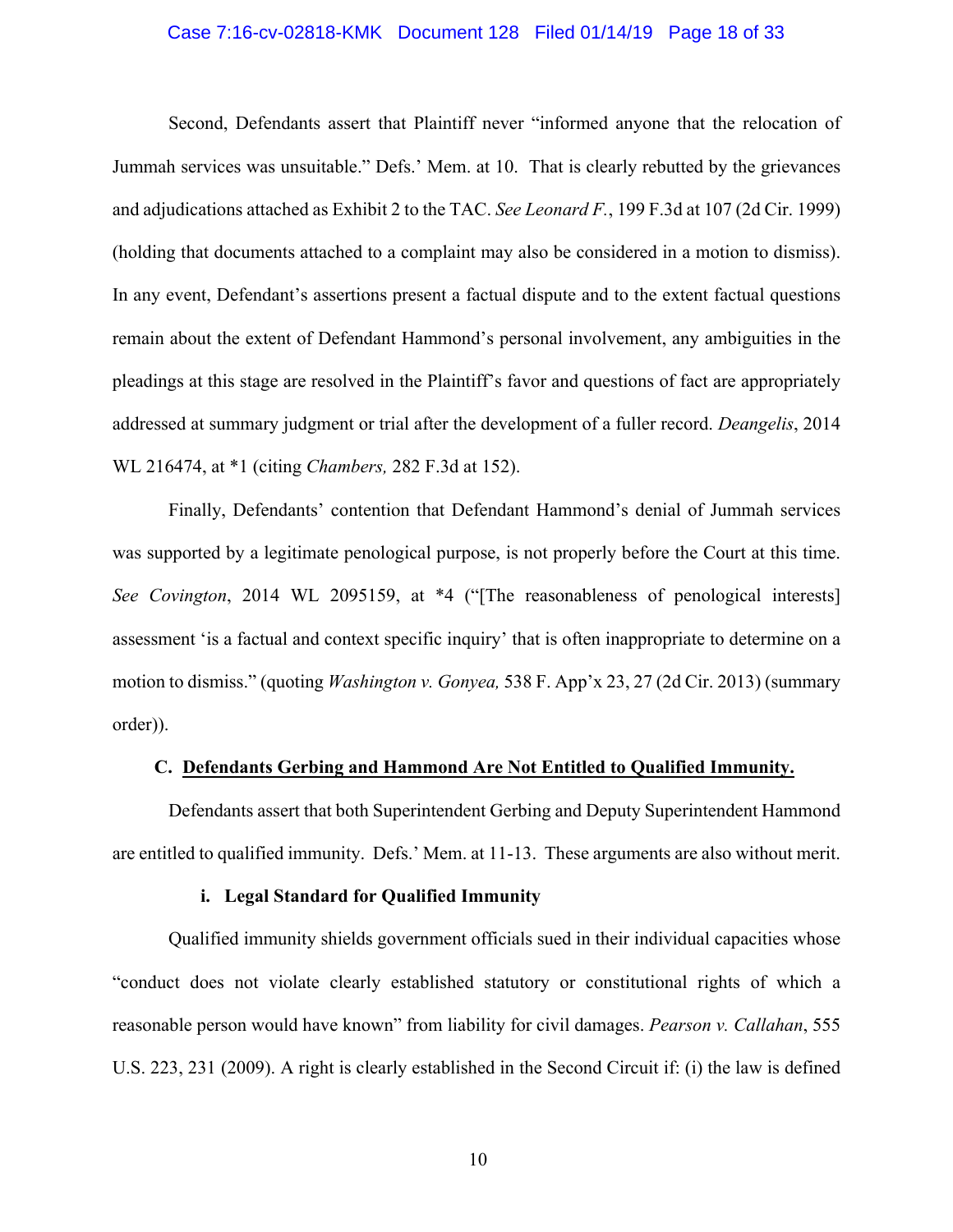#### Case 7:16-cv-02818-KMK Document 128 Filed 01/14/19 Page 19 of 33

with reasonable clarity, (ii) the Supreme Court or the Second Circuit has recognized the right, and (iii) a reasonable defendant would have understood from the existing law that his conduct was unlawful. *See Monroe*, 2017 WL 6614625, at \*12 (quoting *Schubert v. City of Rye*, 775 F. Supp. 2d 689, 702 (S.D.N.Y. 2011)). It is not necessary for courts to have ruled in favor of a plaintiff under the exact same factual circumstances for the right to be clearly established as long as the precedent has been articulated with sufficient clarity to have "placed the constitutional question 'beyond debate.'" *Id.* (quoting *Ganek v. Leibowitz*, 874 F.3d 73, 81 (2d Cir. 2017)).

A defendant presenting a qualified immunity defense at the motion to dismiss stage must satisfy a "stringent standard." *See McKenna*, 386 F.3d at 436. The facts supporting the qualified immunity defense must appear on the face of the complaint and the motion can only be granted when "it appears beyond doubt that the plaintiff can prove no set of facts in support of his claim that would entitle him to relief." *Id.* (quoting *Citibank, N.A. v. K–H Corp.*, 968 F.2d 1489, 1494 (2d Cir. 1992)). A plaintiff is entitled to all reasonable inferences from the facts alleged, including those that defeat the qualified immunity defense. *Id*. If a defendant fails to establish that conduct was "objectively reasonable" in light of clear Second Circuit precedents, qualified immunity cannot be invoked. *Monroe*, 2017 WL 6614625, at \*12.

#### **ii. Defendant Gerbing Is Not Entitled to Qualified Immunity.**

Defendant Gerbing cannot invoke qualified immunity because, as this Court has already found, the right of an incarcerated person like Mr. Monroe to participate in Ramadan was clearly established in the Second Circuit at the time of the violation. *Monroe*, 2017 WL 6614625, at \*12. Defendants previously advanced—and the Court rejected—the same qualified immunity argument on behalf of the Ramadan Defendants. *Id.* As the Court previously explained: "A Muslim inmate's right to participate in Ramadan fasting was clearly established at the time of the incident." *Id.*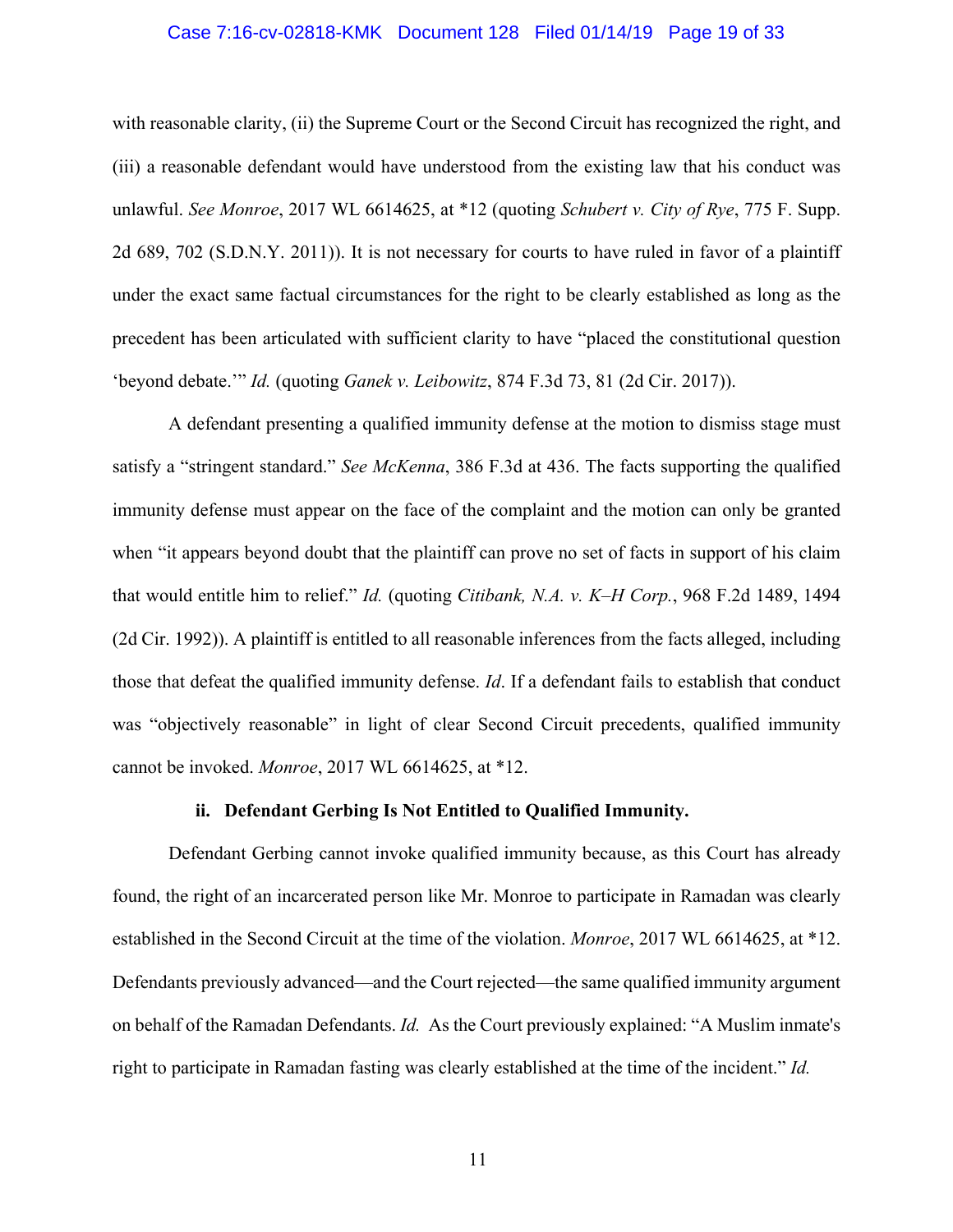#### Case 7:16-cv-02818-KMK Document 128 Filed 01/14/19 Page 20 of 33

Further, the Second Circuit has long held that a Muslim inmate has a right to a diet consistent with his religious scruples. *See Ford v. McGinnis*, 352 F.3d 582, 597 (2d Cir. 2003). At least as early as 1975, the Second Circuit established that prison officials must provide a prisoner a diet consistent with his religious scruples. *See Bass v. Coughlin*, 976 F.2d 98, 99 (2d Cir. 1992). Plaintiff has alleged that Defendant Gerbing, after learning of her staff's policy of denying Plaintiff the right to participate in Ramadan by refusing to alter his insulin schedule, nonetheless failed to change the policy or otherwise hold her staff accountable. TAC ¶ 43. Given the clarity with which the Second Circuit has established that an inmate has a right to fast during Ramadan, it was not reasonable for Defendant Gerbing to believe that her conduct was lawful.

Moreover, Defendants' argument that it was "objectively reasonable for [Gerbing] to believe that denying a grievance after Ramadan had ended did not violate Plaintiff's constitutional rights" is unavailing. Defs.' Mem. at 13. Per the adjudication itself, Defendant Gerbing's determination was not based on a belief that Ramadan was over. *See* TAC Ex. 1. She makes no reference to the timing of Ramadan but instead cites to "Islamic jurisprudence" to support her denial. *See* TAC Ex. 1; TAC ¶ 43. As this Court has held, an official cannot render an act objectively reasonable by grounding it in some kind of religious opinion—like the general citation to Islamic jurisprudence that Defendant Gerbing relied on in denying Mr. Monroe's grievance. *See Monroe*, 2017 WL 6614625, at \*12 ("Moreover, Defendants cannot simply rely upon the opinion of Mahmood that Plaintiff may break his fast if his physicians determine there is a medical necessity."). Accordingly, Defendant Gerbing's qualified immunity defense must fail.

## **iii. Defendant Hammond Is Not Entitled to Qualified Immunity.**

Defendants' qualified immunity defense for Defendant Hammond also fails. Defendant Hammond cannot invoke qualified immunity because the right of an incarcerated person like Mr.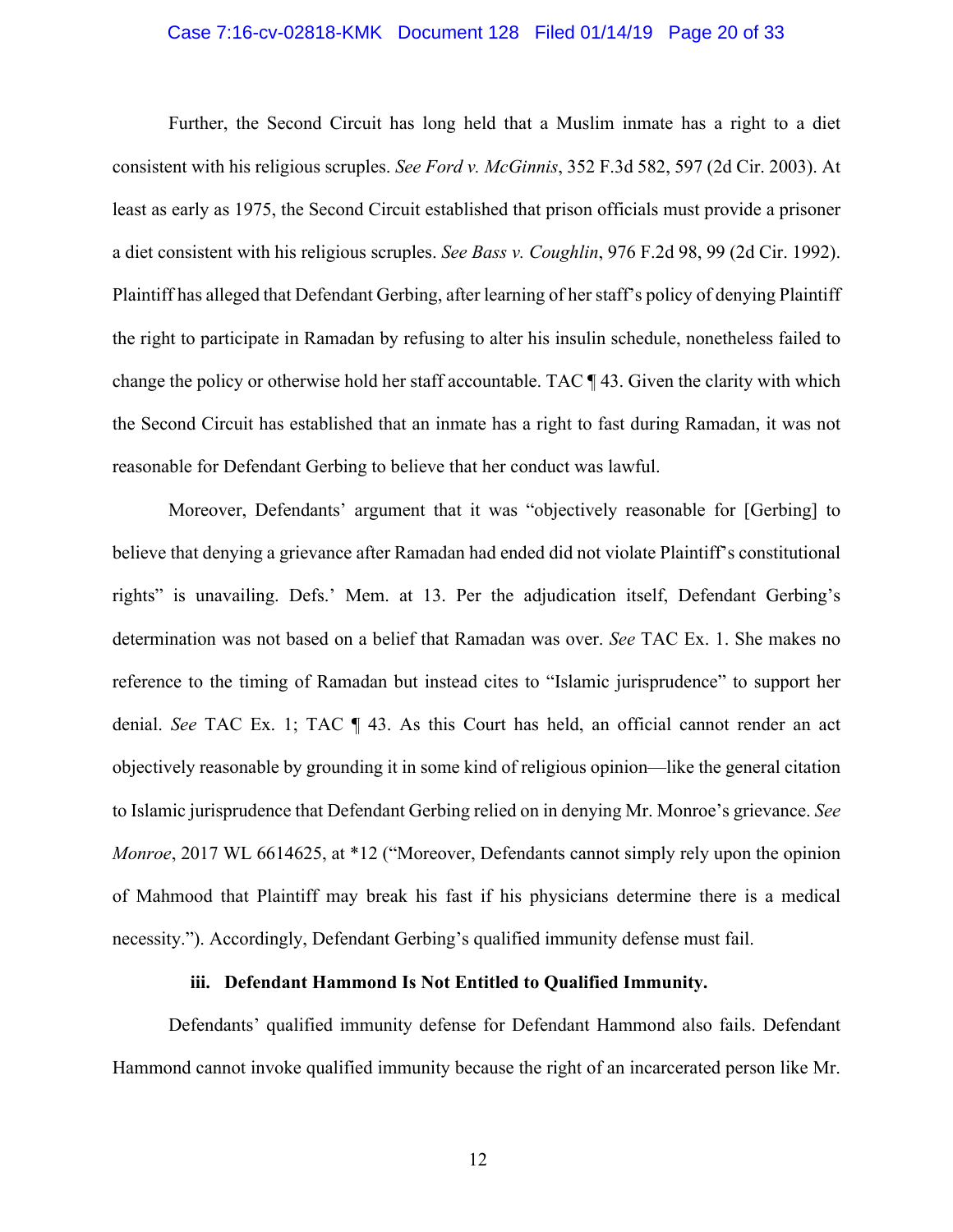#### Case 7:16-cv-02818-KMK Document 128 Filed 01/14/19 Page 21 of 33

Monroe to participate in congregational prayer was well-established in the Second Circuit at the time of the violation. In the Second Circuit, it is clearly established that "prisoners have a constitutional right to participate in congregate religious services." *Salahuddin v. Coughlin*, 993 F.2d 306, 308 (2d Cir. 1993); *see also Ford*, 352 F.3d at 597 (finding that a prisoner's right to participate in religious services is well-established). The Supreme Court has also recognized that Jummah "is commanded by the Koran and must be held every Friday after the sun reaches its zenith and before the Asr, or afternoon prayer." *O'Lone v. Estate of Shabazz*, 482 U.S. 342, 345 (1987). Moreover, Defendants have already acknowledged that Plaintiff had "clearly established rights" to access Jummah. Defs.' Mem. at 13.

The allegations in the TAC establish that Defendant Hammond's actions were not "objectively reasonable" and that she is not entitled to qualified immunity. After becoming aware that Plaintiff did not have access to Jummah and recommending that Jummah be moved to an area of Greene accessible to Plaintiff, Defendant Hammond unreasonably failed to provide Plaintiff with any kind of access to Jummah for several months. TAC  $\P$  52. During that time period, while Jummah remained on the North Side, Plaintiff was entirely unable to participate in Jummah. TAC ¶¶ 47, 50, 52. When Defendant Hammond belatedly moved Jummah, it was to an area on the South Side not accessible to Mr. Monroe. TAC ¶ 52. Despite Defendant Hammond's role in receiving and addressing Plaintiff's grievances related to Jummah, when he grieved that Jummah had never been convened in the South Gym, she failed to correct the issue. TAC  $\P$  49, 52, TAC Ex. 2. Accordingly, Defendant Hammond's qualified immunity defense must fail.

## **D. Plaintiff Has Adequately Alleged that DOCCS Violated His Rights under the ADA and Rehab Act at Otisville, Wallkill, and Greene.**

Title II of the ADA mandates that "no qualified individual with a disability shall, by reason of such disability, be excluded from participation in or be denied the benefits of the services,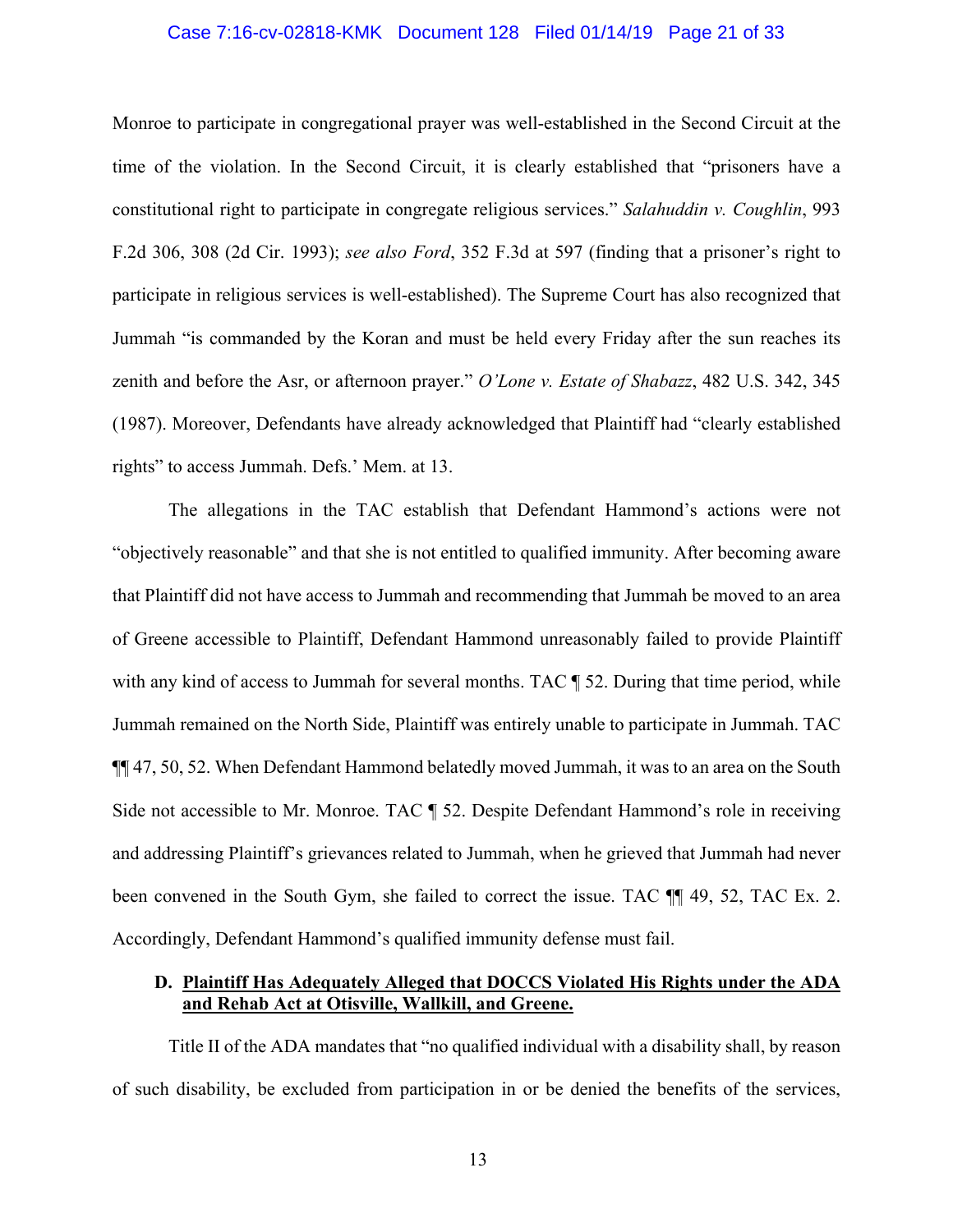#### Case 7:16-cv-02818-KMK Document 128 Filed 01/14/19 Page 22 of 33

programs, or activities of a public entity, or be subjected to discrimination by any such entity." 42 U.S.C. § 12132. A plaintiff has stated a violation of the ADA if he has alleged that (i) he is a qualified individual with a disability; and (ii) he is being excluded from participation in, or being denied the benefits of some service, program, or activity by reasons of his or her disability. *See Burgess v. Goord,* No. 98-2077, 1999 WL 33458, at \*6 (S.D.N.Y. Jan. 26, 1999). A private suit for money damages under Title II of the ADA that implicates a constitutional right does not need to allege that discriminatory animus underlay the mistreatment to overcome state sovereign immunity. *See Degrafinreid v. Ricks*, 417 F. Supp. 2d 403, 409 (S.D.N.Y. 2006). Where a constitutional right is not implicated, a plaintiff must establish that the Title II violation "was motivated by either discriminatory animus or ill will due to disability." *Garcia v. S.U.N.Y. Health Sciences Center of Brooklyn*, 280 F.3d 98, 111 (2d Cir. 2001). Since Section 504 of the Rehab Act and the ADA impose near-identical requirements, courts regularly consider these claims together and apply the same analysis. *See Meekins v. City of New York, N.Y.*, 524 F. Supp. 2d 402, 407 (S.D.N.Y. 2007).

The ADA requires that covered entities like DOCCS make "reasonable accommodations" that enable disabled individuals "meaningful access" to provided services. *See Henrietta D. v. Bloomberg*, 331 F.3d 261, 282 (2d Cir. 2003). To determine whether an accommodation is reasonable under the ADA, the relevant inquiry is whether "those with disabilities are as a practical matter able to access benefits to which they are legally entitled." *Id.* at 271. Thus, government entities bear an affirmative burden to provide disabled persons with access to government services. *See Meekins*, 524 F. Supp. 2d at 407.

Defendants' one-sentence argument notwithstanding, Defs.' Mem. at 9, Plaintiff's TAC clearly states that DOCCS violated his rights under the ADA and Rehab Act at Otisville, Wallkill,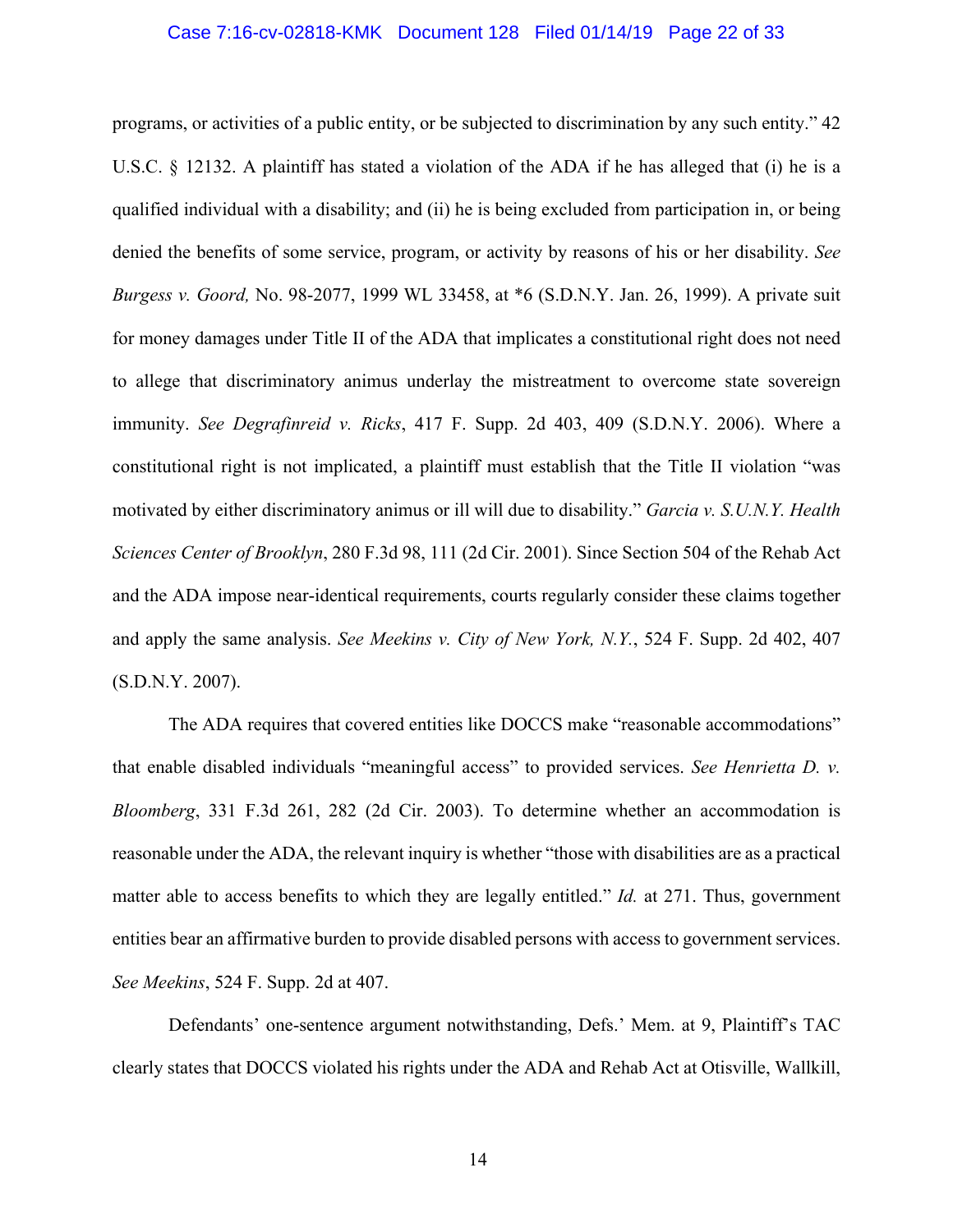#### Case 7:16-cv-02818-KMK Document 128 Filed 01/14/19 Page 23 of 33

and Greene. As set forth in the TAC, Plaintiff has stated that he was a qualified individual with a disability, suffering from lumbar pain, difficulty walking, and COPD, whom DOCCS excluded from participating in specific programs at Otisville, Wallkill, and Greene because of his disability. TAC ¶¶ 20, 53, 57, 59. At Otisville, Plaintiff has alleged that DOCCS staff denied him access to his cane on the basis of a policy without any individualized consideration of his circumstances. TAC ¶ 55. The Second Circuit has held that a blanket facility policy barring a certain disability accommodation—like a uniform bar on canes—violates the ADA and Rehab Act because "it precludes DOCCS from having to make an individualized assessment of a disabled inmate's particular needs." *Wright v. New York State Dep't of Corr.*, 831 F.3d 64, 76–77 (2d Cir. 2016). Moreover, the accommodation DOCCS afforded Plaintiff was unreasonable since the bus regularly failed to transport him to his desired destinations and deprived him of the opportunity to participate in the specific programs alleged. TAC ¶ 57. Likewise, at Wallkill, Plaintiff has stated that he was unable to use a cane on the basis of an overarching policy, thereby depriving him of meaningful access to specific Wallkill programs. TAC ¶¶ 58-59. With regard to Plaintiff's disability-related claims arising from Greene, Plaintiff's allegations that although he repeatedly filed grievances and requests for accommodation, he still missed Jummah due to his disability for the entirety of his incarceration at Greene show that DOCCS fell far short of its affirmative obligation to provide him meaningful access to its programs. TAC  $\P$  49, 59; TAC Ex. 2. These allegations more than sufficiently establish that DOCCS violated the ADA and Rehab Act. *See Burgess,* 1999 WL 33458, at \*6.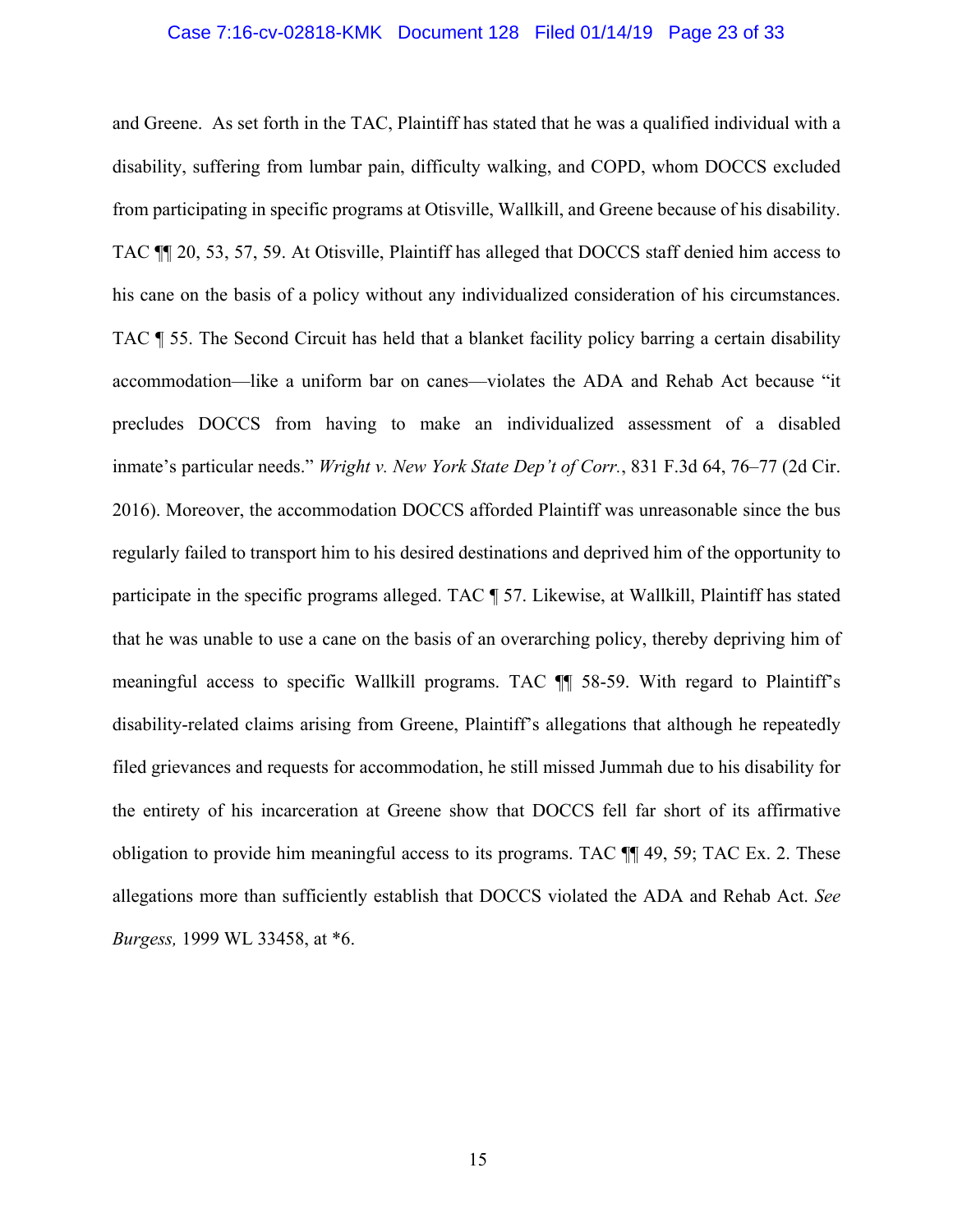#### **i. DOCCS' Actions Are Not Shielded by State Sovereign Immunity.**

DOCCS' actions are not protected by state sovereign immunity.<sup>2</sup>

First, DOCCS' failure to provide Plaintiff with reasonable accommodation while incarcerated at Greene prevented him from attending Jummah congregational prayer services. Because DOCCS' actions violated Plaintiff's First Amendment free exercise rights, *see* TAC ¶¶ 73-76, state sovereign immunity does not apply. *See United States v. Georgia*, 546 U.S. 151 (2006) (holding that Title II of the ADA abrogated state sovereign immunity to create a private right of action for money damages against the state for conduct that violates the Fourteenth Amendment).

Second, state sovereign immunity does not apply even where constitutional rights are not implicated, because the allegations in the TAC that DOCCS treated Plaintiff differently from nondisabled inmates by denying him access to various programs at its facilities available to nondisabled inmates on the basis of his disability are sufficient to support a finding of discrimination under the ADA that overcomes DOCCS' immunity. *See, e.g., Allah v. Goord*, 405 F. Supp. 2d 265, 279-280 (S.D.N.Y. 2005); *Duttweiller v. Eagle Janitorial, Inc.*, No. 05-0886, 2009 WL 1606351, at \*14 (N.D.N.Y. June 4, 2009), *aff'd sub nom. Duttweiller v. Upstate Bldg. Maint. Companies, Inc.*, 407 F. App'x 552 (2d Cir. 2011).

In the TAC, Plaintiff alleges that Defendant DOCCS denied Plaintiff access to his cane and failed to provide Plaintiff reasonable accommodations that allowed him access to specific programs at Otisville and Wallkill that were available to other non-disabled inmates. TAC ¶¶ 57, 58. In not providing him access to programs, DOCCS treated him differently on the basis of his

<sup>&</sup>lt;sup>2</sup> New York's continued acceptance of federal funds under  $\S$  504 of the Rehab Act is a knowing waiver of sovereign immunity under that provision. *See Marsh-Godreau v. Suny Coll. at Potsdam*, No. 815-0437, 2016 WL 1049004, at \*4 (N.D.N.Y. Mar. 11, 2016).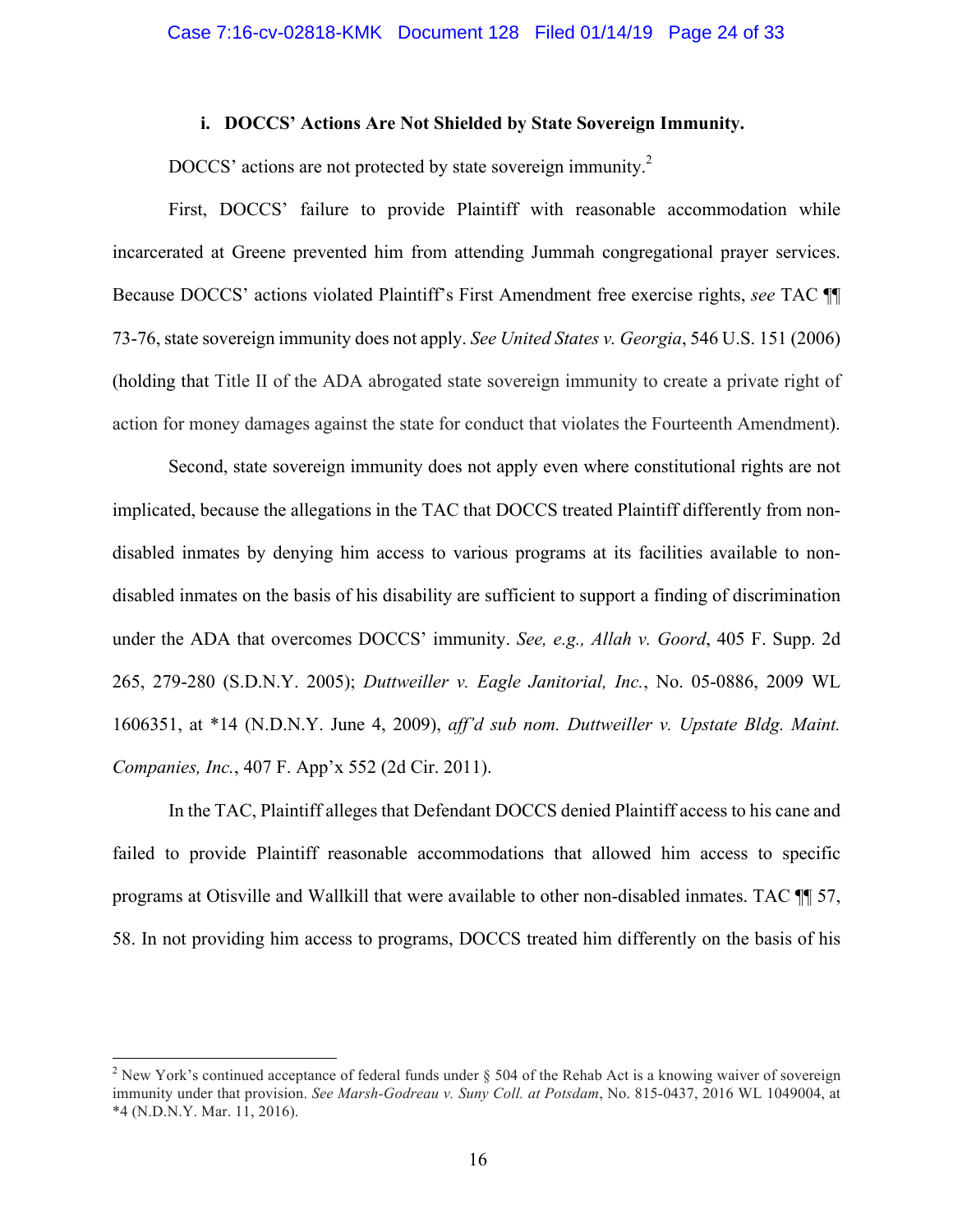#### Case 7:16-cv-02818-KMK Document 128 Filed 01/14/19 Page 25 of 33

disability. TAC ¶¶ 57, 58. Such differential treatment shows animus that would support a claim for monetary damages under Title II of the ADA. *See Allah*, 405 F. Supp. 2d at 280.<sup>3</sup>

These allegations more than sufficiently establish that DOCCS treated Plaintiff discriminatorily in violation of the ADA. In *Allah*, the court denied DOCCS' motion to dismiss because it found that plaintiff had alleged a violation of the ADA by DOCCS, where plaintiff had stated animus against wheelchair-bound inmates because handicapped and non-handicapped inmates were treated differently. 405 F. Supp. 2d at 280. As evidence for animus, plaintiff pointed to the fact that incarcerated individuals who did not require a wheelchair for mobility were transported safely by DOCCS. *Id.* Here, as there, DOCCS treated Plaintiff differently from similarly situated, non-disabled inmates by not affording him access to its programs solely because Plaintiff was disabled. This differential treatment shows discrimination that overcomes DOCCS' claims to state immunity.

## **ii. Defendants' Arguments Concerning Plaintiff's ADA Claims Present Factual Disputes.**

The only remaining arguments mounted by Defendants pertaining to Plaintiff's ADA and Rehab Act claims amount to nothing more than factual disputes that are not ripe for resolution at the motion to dismiss stage. Defendants' characterization of Plaintiff and DOCCS' actions at Greene are in opposition to the allegations of the complaint and present a factual dispute. Defendants contend that Plaintiff never attempted to inform DOCCS officials at Greene of his inability to access Jummah and engage in the ADA's envisioned "interactive process." Defs.' Mem. 10-11. However, as the grievances attached as Exhibit 2 of the TAC demonstrate, not only

<sup>&</sup>lt;sup>3</sup> Should this Court determine that the Jummah-related violations at Greene did not implicate a constitutional right, Plaintiff alleged that he was denied access to Jummah, which was available to other, non-disabled inmates, solely because of his disability sufficient to defeat DOCCS' state sovereign immunity. TAC  $\P$  47-53.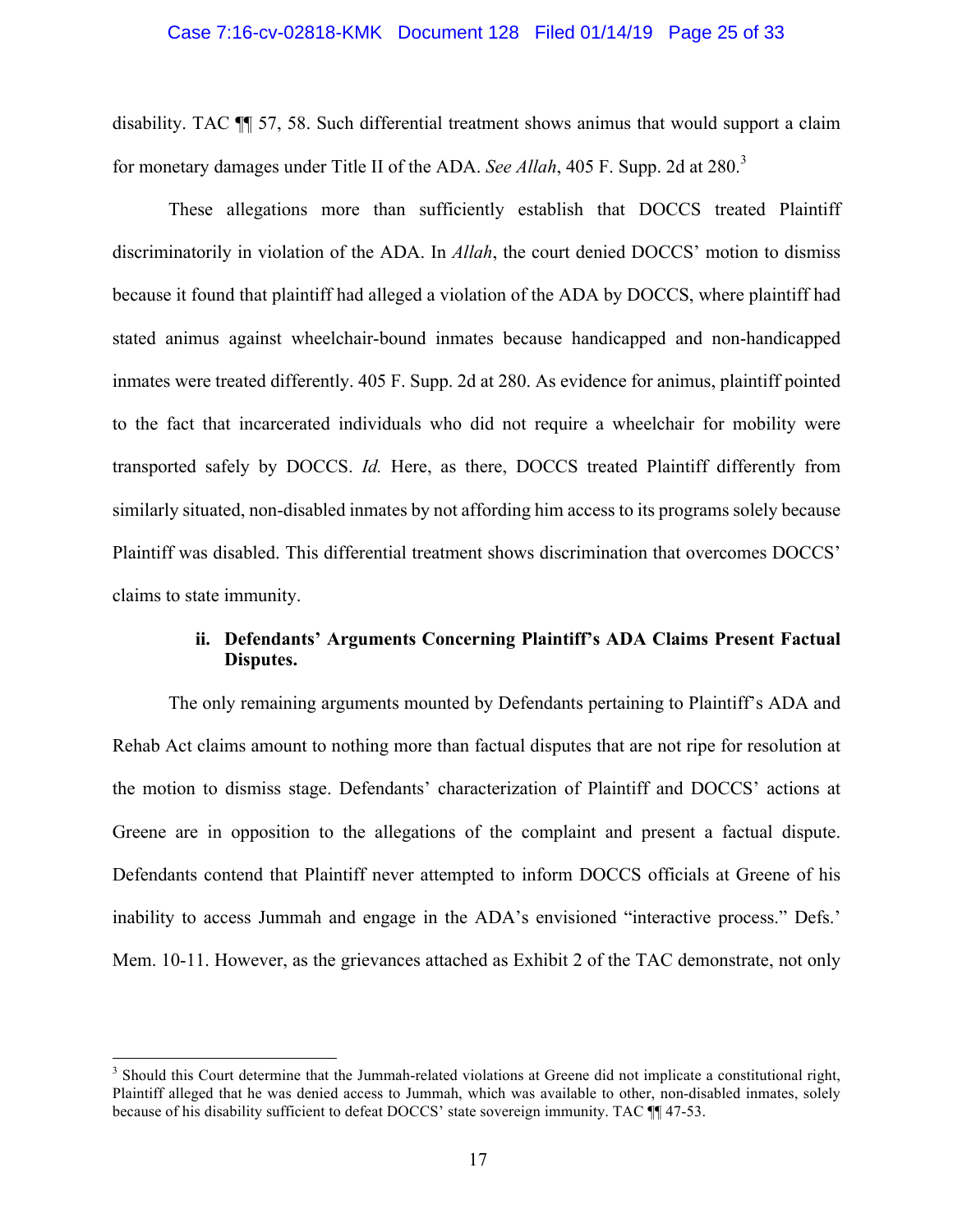#### Case 7:16-cv-02818-KMK Document 128 Filed 01/14/19 Page 26 of 33

did Plaintiff attempt to inform DOCCS officials that his Jummah accommodation was deficient, but DOCCS officials rejected or ignored him. *See* TAC Ex. 2.

The case law that Defendants cite alongside their proposition that a supposed failure to engage in an "interactive process" requires dismissal of a properly pled ADA claim in the prison context is inapposite. Defs.' Mem. at 10-11. In fact, the authority referenced weighs against Defendants. Defendants cite to *Wright*, which held on appeal from summary judgment that when inmate or his representative submitted communication to DOCCS and DOCCS still refused to resolve the issue, the breakdown of the interactive process rested with DOCCS. *See Wright*, 831 F.3d 6 at 80. To the extent this court accepts that an interactive process is needed, a factual dispute exists as to whether Plaintiff adequately engaged in this interactive process and which party was in fact responsible for any breakdown and is better addressed at a later stage. *Wright* supports this conclusion, since it was decided by the Second Circuit after the district court had entered a ruling at the summary judgment stage. *See id.*

Along these same lines, Defendants argue that the bus pass provided at Otisville and the relocated Jummah services at Greene constituted "reasonable accommodations." Defs.' Mem. at 11. The TAC makes clear that Plaintiff firmly and unequivocally disputes that these so-called accommodations were reasonable because they were ineffectual (or untimely) and did not afford him access to the relevant programs. TAC  $\P$  47-53; 54-59. Accordingly, Defendants have only presented factual disagreements that are properly suited for consideration at the summary judgment stage.

# **E. The Southern District of New York Is the Proper Venue for the Jummah-Related Claims at Greene.**

The Southern District of New York is the proper venue for all claims in this action, including the Jummah-related claims that occurred at Greene. First, Defendant Hammond's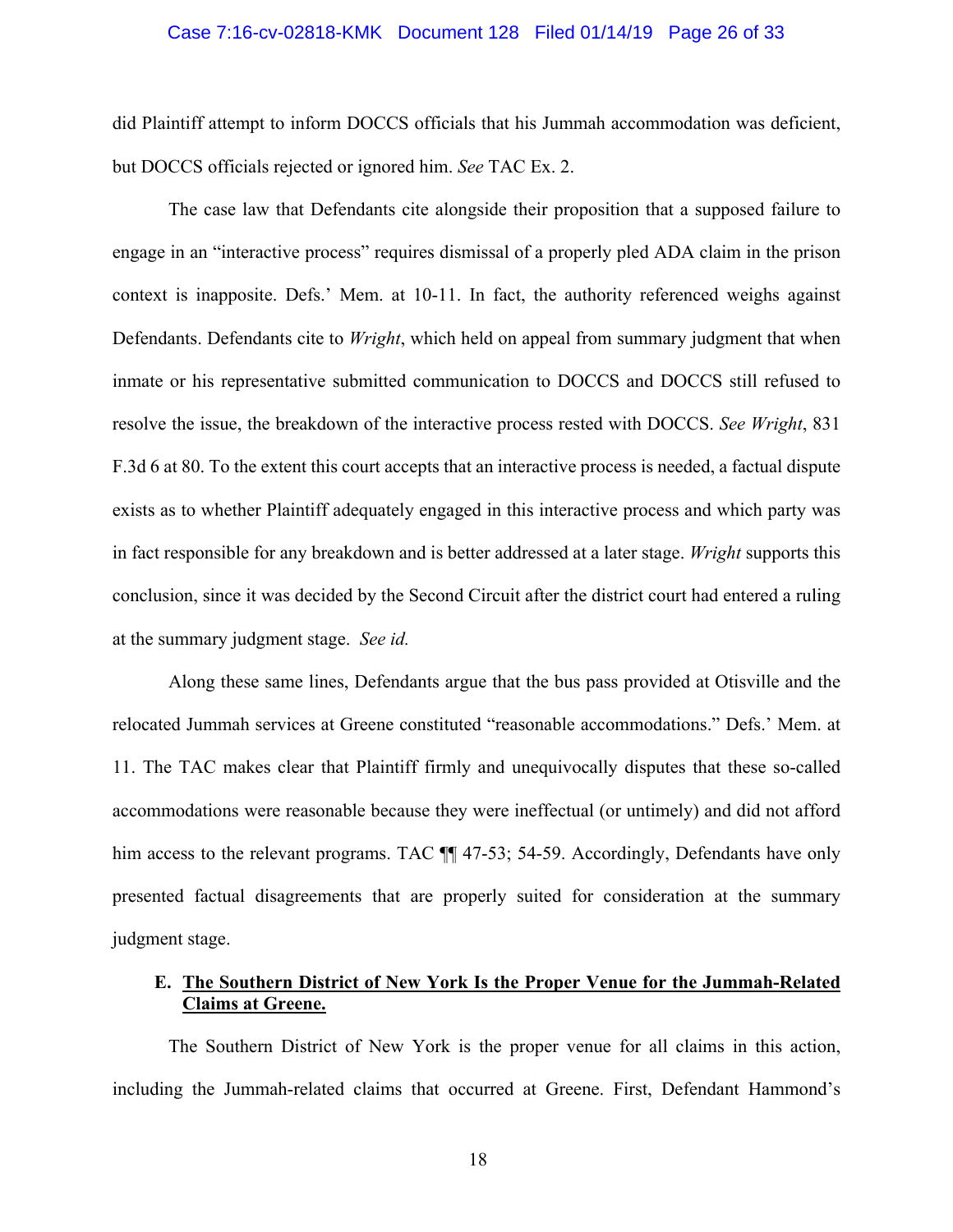#### Case 7:16-cv-02818-KMK Document 128 Filed 01/14/19 Page 27 of 33

objection to venue is untimely under Fed. R. Civ. P. 12(h)(1)(B)(i) because she failed to raise the defense of improper venue in her first responsive pleading in this action—the Motion to Dismiss the Second Amended Complaint. (ECF No. 54). Second, the Jummah claims are properly heard in this district because all Defendants are New York state residents and the facts of the claim are closely related to other claims in the litigation. Finally, the § 1404(a) transfer factors do not favor overturning the Plaintiff's choice of forum for these claims in the Southern District.

#### **i. Defendant Hammond's Objection to Venue Is Untimely.**

Pursuant to Fed. R. Civ. P.  $12(h)(1)(B)(i)$ , a defendant waives any challenge to venue under Fed. R. Civ. P. 12(b)(3) if they fail to raise that objection in a pre-answer motion or in their first responsive pleading. *See Johnson v. Bryson*, 851 F. Supp. 2d 688, 704 (S.D.N.Y. 2012) (citing *Tri– State Emp't Servs., Inc. v. Mountbatten Sur. Co.*, 295 F.3d 256, 261 n. 2 (2d Cir. 2002)). Filing an amended complaint does not resurrect the availability of the defense of improper venue. *See id.* ("[T]he filing of an amended complaint will not revive the right to present by motion defenses that were available but were not asserted in timely fashion prior to the amendment of the pleading.") (quoting 5C Charles Alan Wright, *Federal Practice & Procedure* § 1388, at 491 (4th ed. 2009)).

Defendant Hammond already had and missed the opportunity to argue that venue in the Southern District was improper when Defendants moved to dismiss Plaintiff's Second Amended Complaint. (ECF No. 54). Defendant Hammond failed to argue in her initial motion to dismiss that venue was improper under Rule 12(h)—even as Defendants argued that it was improper for other (since removed) defendants who worked at Greene. Simply put, Defendant Hammond seeks a second bite at the apple for the venue argument even though it is well-established that an amended complaint does not revive the right to present a defense that was previously available but not timely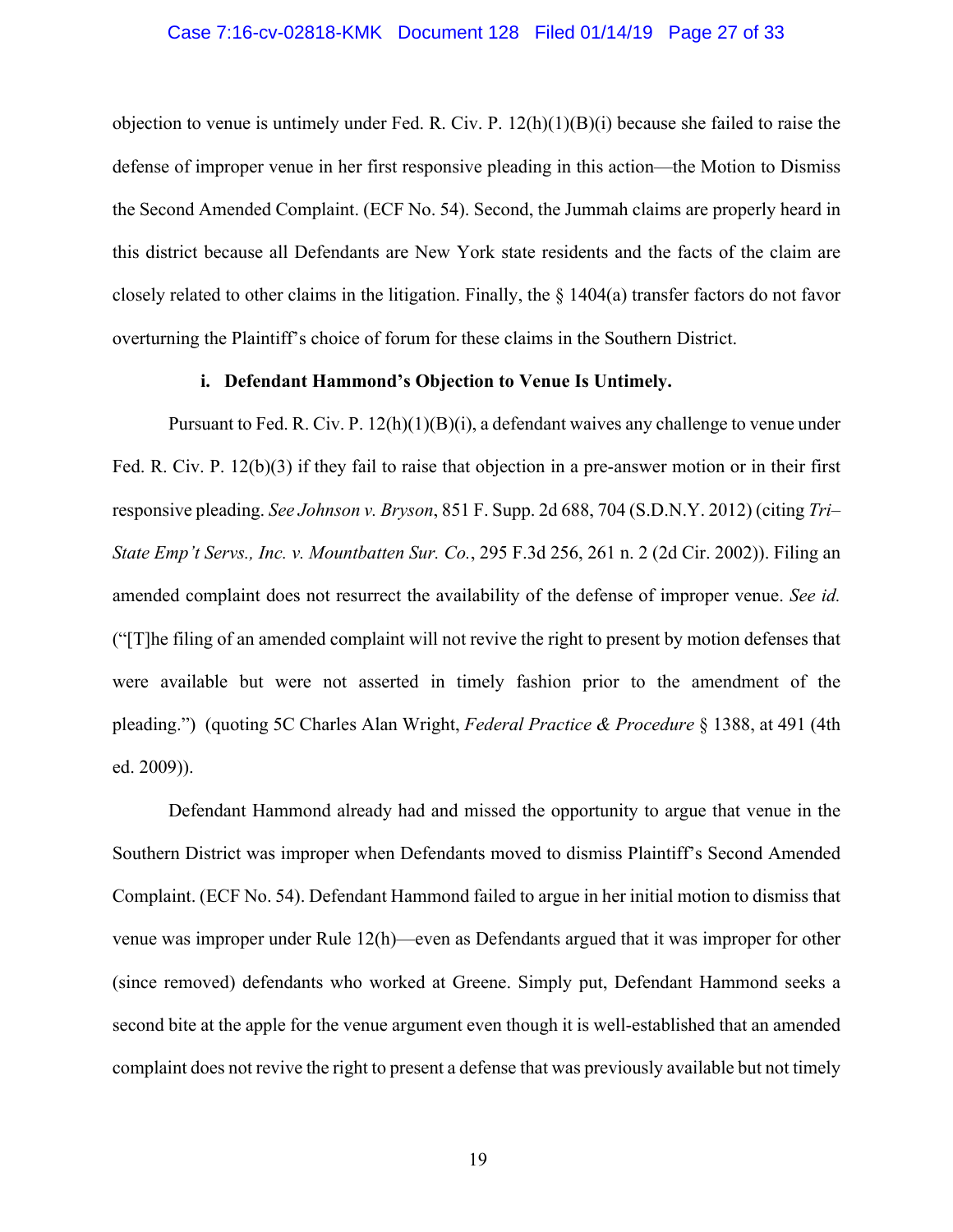#### Case 7:16-cv-02818-KMK Document 128 Filed 01/14/19 Page 28 of 33

asserted. Any argument under Rule 12(h) that venue in the Southern District is improper for Defendant Hammond should be deemed waived.

# **ii. This Action Is Properly Venued in the Southern District of New York.**

Even assuming Defendant Hammond has not waived the right to assert the defense of improper venue by failing to argue it in her first responsive pleading, Plaintiff has sufficiently pled that his claims arising from his incarceration at Greene are properly venued in this district. Plaintiff has alleged that venue is proper for this action pursuant to 28 U.S.C.  $\S$  1391(b)(1)(2). TAC  $\P$ 9. Under 28 U.S.C. § 1391(b), venue is proper, in relevant part, in any district where "any defendant" resides, if all defendants are residents of the State in which the district is located" or where "a substantial part of the events or omissions giving rise to the claim occurred." 28 U.S.C. §  $1391(b)(1)(2)$ . Importantly, "[§]  $1391(b)(2)$  does not restrict venue to the district in which the 'most substantial' events or omissions giving rise to a claim occurred." *Marshall v. Annucci*, No. 16-8622, 2018 WL 1449522, at \*10 (S.D.N.Y. Mar. 22, 2018) (quoting *Daniel v. Am. Bd. of Emergency Med.*, 428 F.3d 408, 432 (2d Cir. 2005)). For purposes of venue, defendants who are state employees are considered to reside in the district of the state facility at which they work. *See Smolen v. Brauer*, 177 F. Supp. 3d 797, 801 (W.D.N.Y. 2016).

Here, all defendants are New York state residents, since Defendants are either employees of New York state facilities or are a New York state agency. TAC ¶¶ 12-18. Otisville, where Defendants Gerbing, Goulding, Murray, and Mahmood worked, and Wallkill are located in this district. TAC ¶¶ 12-18. Accordingly, a substantial part of the events giving rise to this action occurred in the Southern District. TAC ¶ 9. While Greene is admittedly not located in this district, the crux of the claims at Greene and Otisville are nearly identical: namely, whether Defendants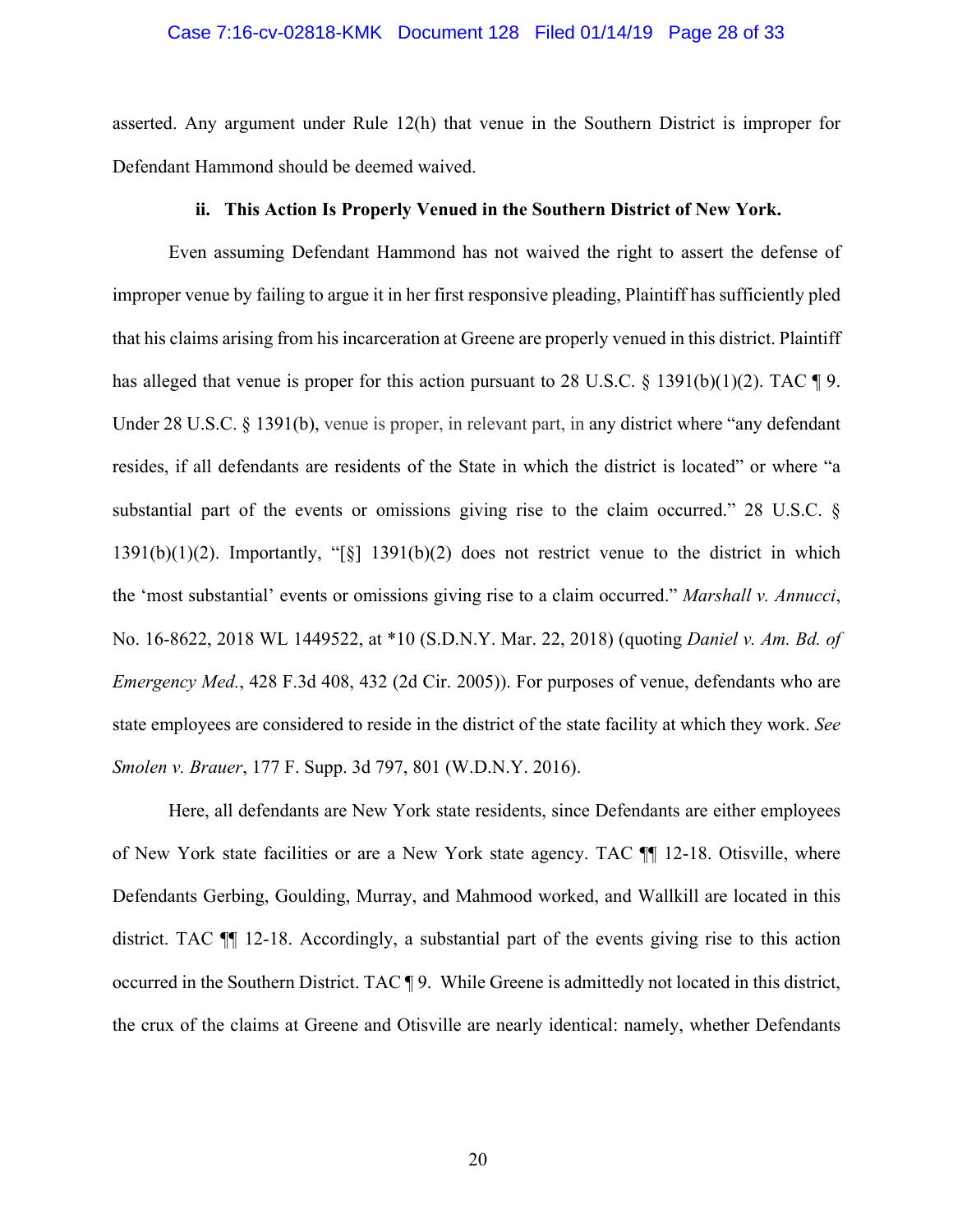#### Case 7:16-cv-02818-KMK Document 128 Filed 01/14/19 Page 29 of 33

were unjustified in using Plaintiff's medical conditions to deprive him of the opportunity to observe Muslim holy days, thereby substantially burdening his free exercise.

Defendants' contention that the ADA and Rehab Act claims at Greene against DOCCS are unrelated to the ADA and Rehab Act claims against DOCCS at Wallkill and Greene are likewise unpersuasive and unsupported by the TAC's allegations. The ADA and Rehab Act claims related to each facility rest on DOCCS' refusal to reasonably accommodate Mr. Monroe's physical disability that left him unable to access programs offered by DOCCS. The court's analysis in *Perez v. Hawk*, 302 F. Supp. 2d 9, 17 (E.D.N.Y. 2004) (dismissed on other grounds) is instructive here. In *Perez*, the court denied a motion to sever and transfer claims that arose in facilities in two different states (Pennsylvania and New York). *Id.* The plaintiff had alleged that he had received inadequate medical treatment for a variety of symptoms that he believed to be from the water treatment at the different facilities. *Id.* The court held that although the claims arose from two different facilities in two different states and plaintiff experienced different medical issues at each facility, the claims were so similar that the court saw "no reason to waste judicial resources" by splitting the claims. *Id.* at 17-18. Here, the core issues of the basic harm and its cause are likewise similar. And unlike the facilities in *Perez*, Greene, Otisville, and Wallkill are located in the same state and run by the same state agency. TAC ¶ 21. Based on the close relationship between the claims and Defendants implicated in all three sets of claims, venue is proper for all claims in the Southern District.

# **iii. The § 1404(a) Transfer Factors Strongly Support Maintaining the Claims Related to Greene in this District.**

As a final argument, Defendants assert that "in the interest of justice and for the convenience of the parties and witnesses" the Court should transfer the Greene-related claims to the Northern District. Defs.' Mem. at 17. However, Defendants have utterly failed to carry their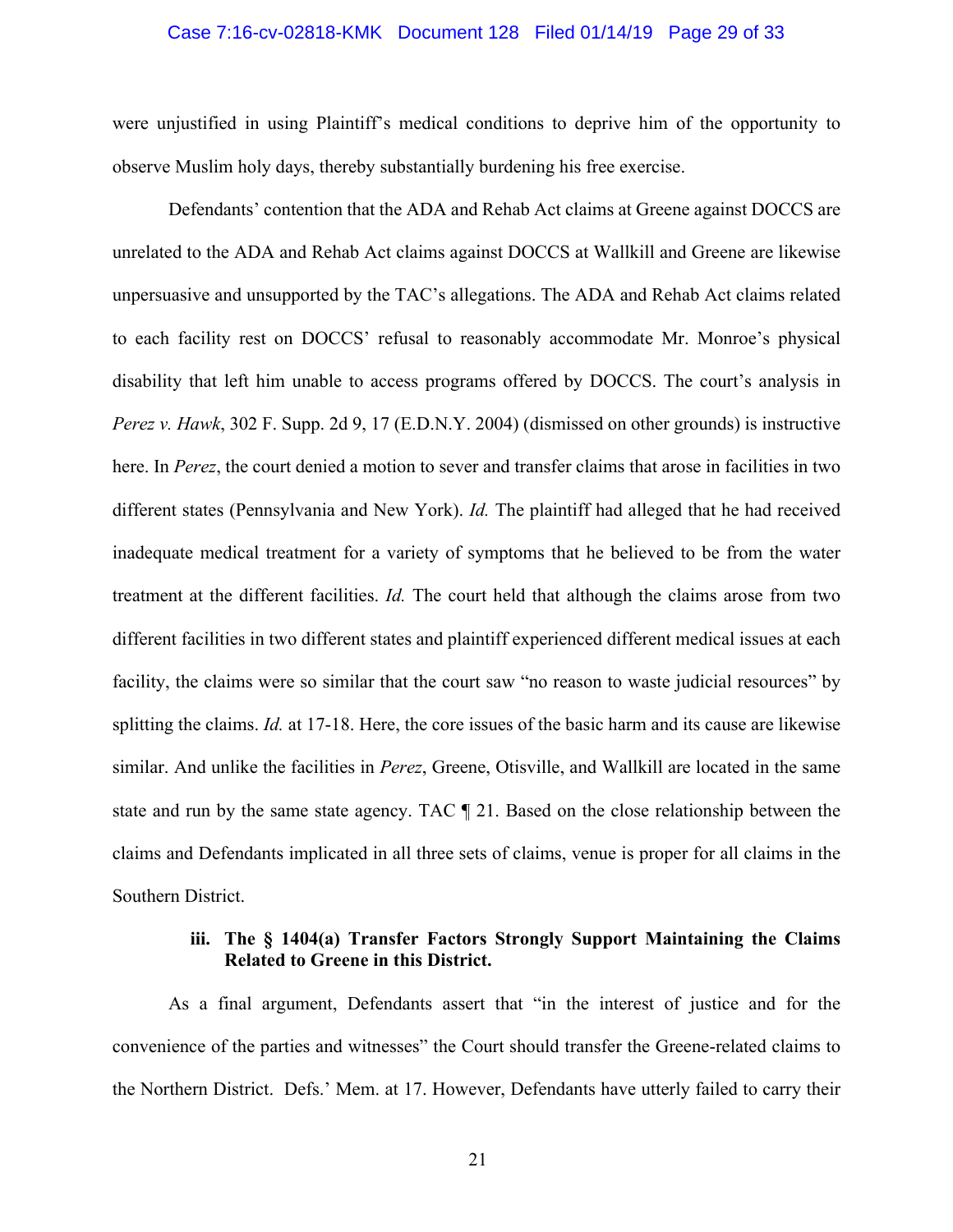#### Case 7:16-cv-02818-KMK Document 128 Filed 01/14/19 Page 30 of 33

burden, as the party seeking transfer, of establishing by clear and convincing evidence that transfer is appropriate for the claims related to Greene. *See New York Marine & Gen. Ins. Co. v. Lafarge N. Am., Inc.*, 599 F.3d 102, 114 (2d Cir. 2010).

To the contrary, the balance of factors establishes that convenience and the interests of justice are served by maintaining the action entirely in this district. A district court must engage in a two-step inquiry to assess whether a motion to transfer should be granted. *See Sec. & Exch. Comm'n v. Comm. on Ways & Means of the U.S. House of Representatives*, 161 F. Supp. 3d 199, 225 (S.D.N.Y. 2015)*.* First, the court must determine whether the action might have been brought in the transferee court. *Id.* Second, the court must evaluate several factors relating to convenience and the interests of justice: (i) the plaintiff's choice of forum; (ii) the convenience of witnesses; (iii) the location of relevant documents and relative ease of access to sources of proof; (iv) the convenience of the parties; (v) the locus of operative facts; (vi) the availability of process to compel the attendance of unwilling witnesses; and (vii) the relative means of the parties. *See Flood v. Carlson Restaurants Inc.*, 94 F. Supp. 3d 572, 576 (S.D.N.Y. 2015) (citing *New York Marine*, 599 F.3d at 112). The balancing of these factors is an equitable task at the court's discretion. *Id.* No single factor is determinative and there is no "rigid formula" for balancing the factors. *Id.* In performing this analysis, the court must "give due deference to the plaintiff's choice of forum." *Citigroup Inc. v. City Holding Co.*, 97 F.Supp.2d 549, 561 (S.D.N.Y. 2000).

Convenience and interests of justice are best-served by allowing this action to continue wholly in this district. Nothing in the TAC or the Defendants' cursory treatment of these factors in their brief is sufficient to overcome this fact. First, the plaintiff's choice of forum in this district is "entitled to significant consideration and will not be disturbed unless other factors weigh **strongly** in favor of transfer." *See Flood*, 94 F. Supp. 3d at 576 (emphasis added). Plaintiff does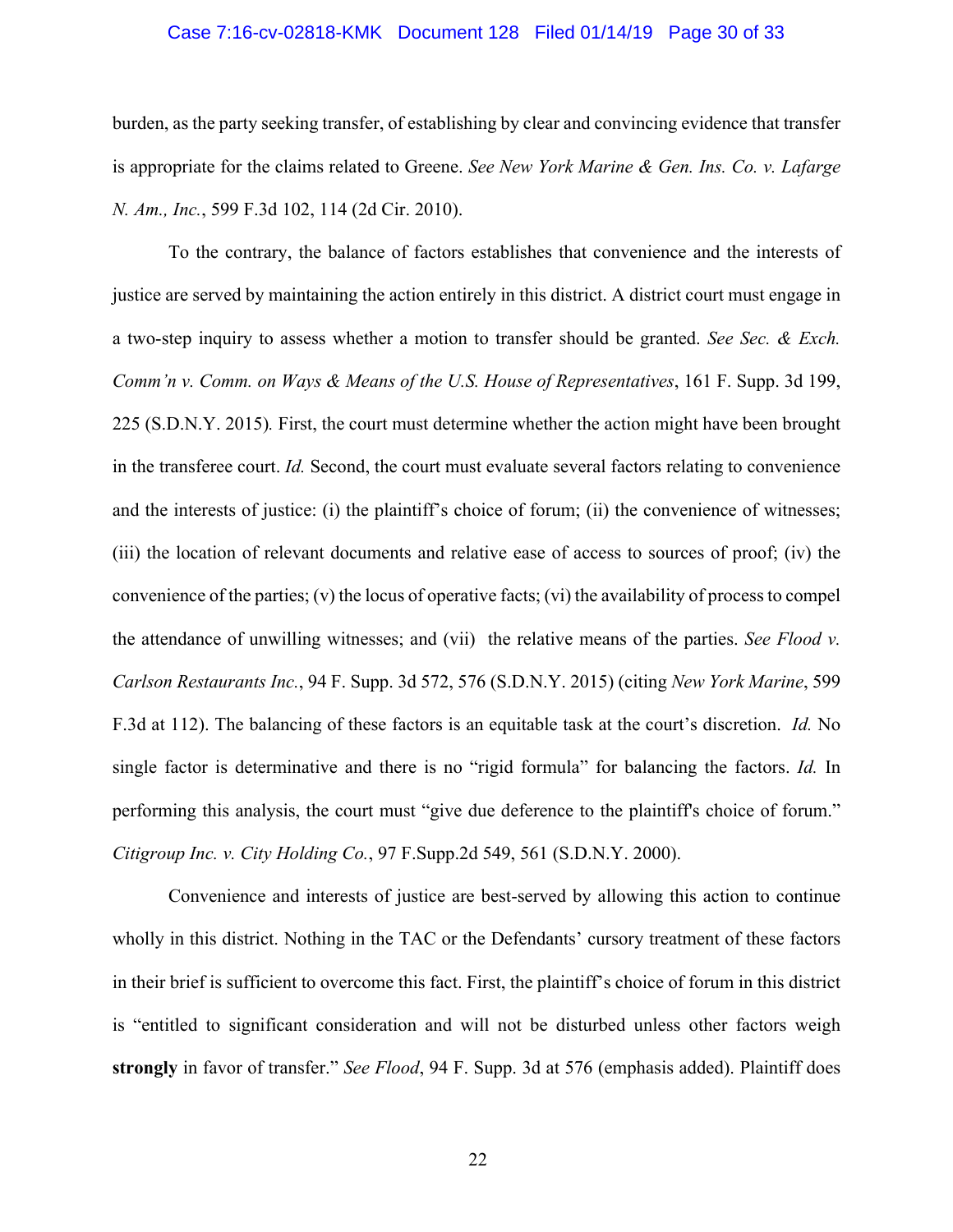#### Case 7:16-cv-02818-KMK Document 128 Filed 01/14/19 Page 31 of 33

not dispute that the claims relating to Greene could have been brought in the Northern District of New York ("Northern District"). But as discussed in Section E.ii, *supra*, Plaintiff selected this district as the forum for his action because the operative facts and law are tightly tethered together, with the allegations pertaining to Greene presenting similar issues of law and fact as those allegations relating to Otisville and Wallkill. This factor does not support transfer.

To transfer on the basis of the convenience of witnesses, the moving party must provide a list of probable witnesses who would be inconvenienced by litigation continuing in the current district. *See About.com, Inc. v. Aptimus, Inc.*, No. 01-2106, 2001 WL 503251, at \*2 (S.D.N.Y. May 11, 2001); *see also Marshall*, 2018 WL 1449522, at \*12 (failure to identify even one witness who would be inconvenienced by testifying in the Southern District was "insufficient to tip this factor."). Defendants, however, broadly reference "principal witnesses" and, like the defendants in *Marshall*, do not name a single specific witness who would be inconvenienced by continuing this case in this district. Defs.' Mem. at 16-17. Likewise, Defendants have not argued that there may be nonparty witnesses who would refuse to testify that are outside of this court's subpoena power or are not DOCCS employees. <sup>4</sup> *Id.* Nor is it clear from the pleadings (and Defendants have not provided) estimates of the cost to "transport, maintain, and compensate" witnesses in this district. *About.com, Inc.*, 2001 WL 503251, at \*2. On the other hand, Plaintiff will likely call, among others, his current physician, who is located in this district and can speak to Plaintiff's medical conditions and history. Defendants have not established that these factors support transfer.

Nor have Defendants shown that the convenience of the parties favors transfer. It is wellestablished that this factor does not support transfer when transfer would simply shift

 <sup>4</sup> If any potential non-party witnesses are DOCCS employees, they are available in any venue, including the Southern District, in which their employer is available. *Distefano v. Carozzi N. Am., Inc.*, No. 98-7137 (SJ), 2002 WL 31640476, at \*3 (E.D.N.Y. Nov. 16, 2002) (quoting *Merkur v. Wyndham Int'l, Inc.*, No. 00-5843 (ILG), 2001 WL 477268 at \*4 (E.D.N.Y. Mar. 30, 2001)).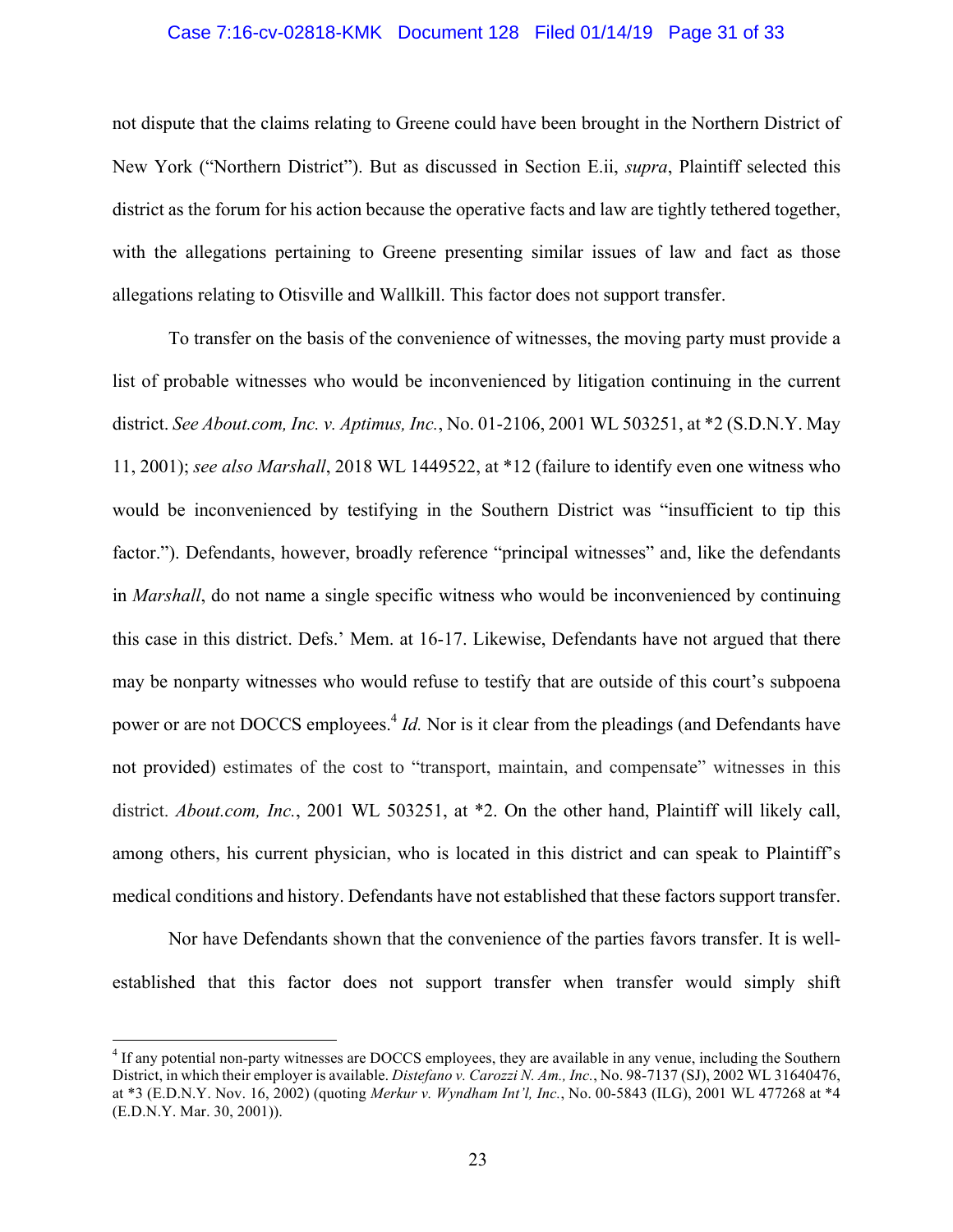#### Case 7:16-cv-02818-KMK Document 128 Filed 01/14/19 Page 32 of 33

inconvenience from defendant to plaintiff. *See Toy Biz, Inc. v. Centuri Corp.*, 990 F. Supp. 328, 331 (S.D.N.Y. 1998). Defendants state that (unspecified) parties "would have to travel over 100 miles to access the Southern District forum." Defs.' Mem. at 17. However, when assessing convenience for DOCCS employees, courts in this district have found that it is not overly burdensome for New York state officials to travel to New York City. *See Cancel v. Mazzuca*, No. 01-3129, 2002 WL 1891395, at \*3 (S.D.N.Y. Aug. 15, 2002). This same principle applies to nearby cities like White Plains. On the other hand, transferring a part of this litigation to Northern District would greatly burden Mr. Monroe, who resides in New York City and is thus a train ride away from the courthouse in White Plains. TAC ¶ 11. In light of Plaintiff's physical disability, the long journey to the Northern District would be physically difficult, expensive, and above all, inconvenient. TAC ¶ 20. Defendants have not established that this factor supports transfer.

The relative means of the parties supports retaining the action in this district. Plaintiff is a formerly incarcerated person of limited means, whereas DOCCS is a state agency, which could compensate its employees like Defendant Hammond for any necessary travel. TAC ¶¶ 12, 21. Plaintiff would be financially burdened by paying for transportation to Northern District and accommodation for the estimated three-day duration of the trial. (ECF No. 122). Defendants have not argued to the contrary and have not established that this factor supports transfer.

Defendants' broad statement that "the relevant documents and evidence would be located in their respective facility-specific locations" is insufficient support that the location of relevant documents favors transfer. Defs.' Mem. at 17. Defendants' assertion that documents are located in "the transferee forum is entitled to little weight in the absence of a detailed showing as to the burden defendant would incur in the absence of a transfer." *NBA Properties, Inc. v. Salvino, Inc.*, No. 99-11799, 2000 WL 323257, at \*8 (S.D.N.Y. Mar. 27, 2000). Moreover, modern technology

24